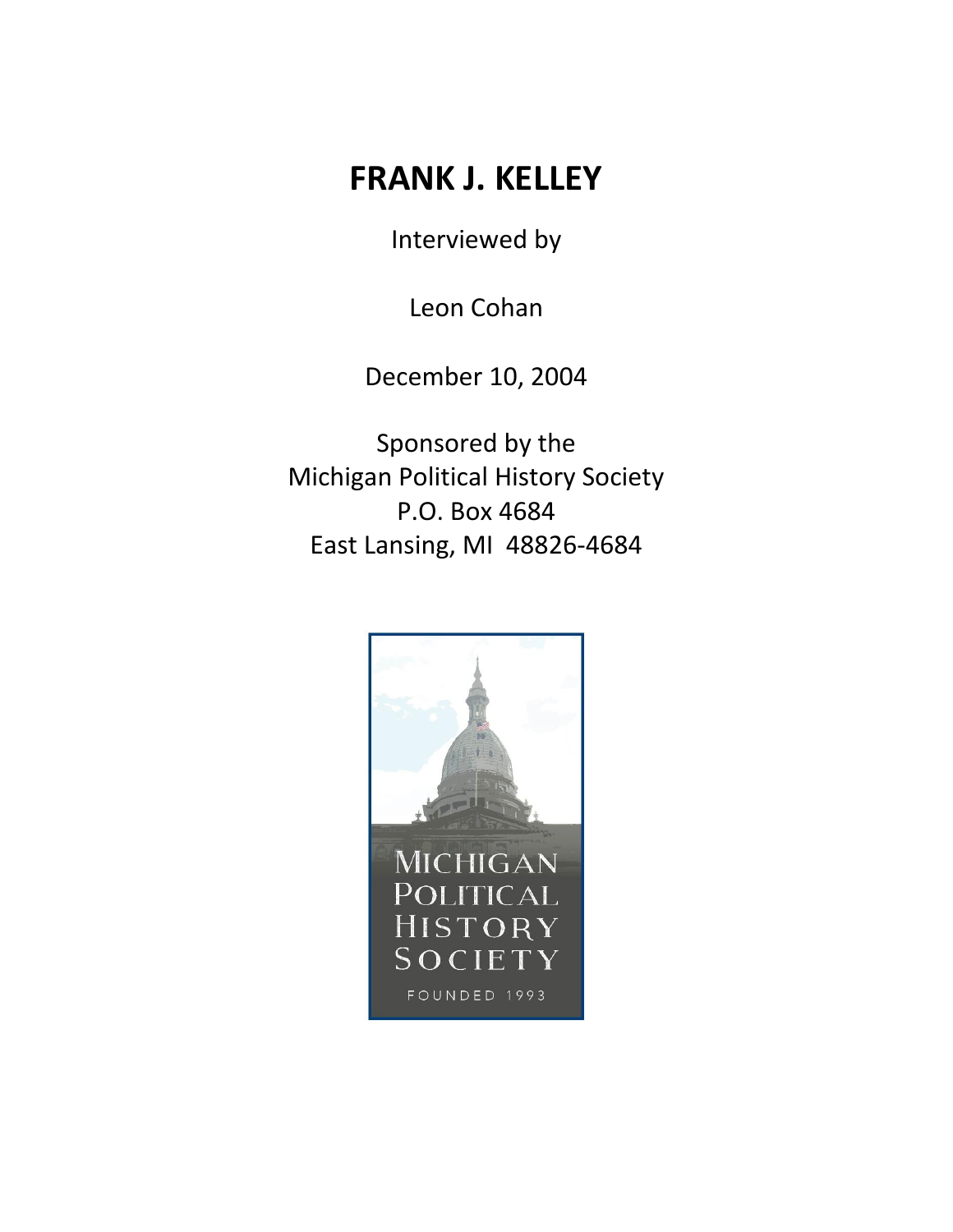The Michigan Political History Society is pleased to present this presentation today of the life and times of Frank Kelly. 37 years, Attorney General of the State of Michigan. The interview will be conducted by Leon Cohan who served as Frank Kelly's deputy for many years.

- Leon Cohan: Before we talk about the attorney general years Frank, why don't you give us an idea about your personal background, where you came from. The circumstances that brought you to the Attorney General's office.
- Frank Kelley: I came Detroit originally, I was born in Detroit December 31st, 1924. When Detroit was the motor capital of the world you might say. Ironically, the day I was born the Detroit News carried a story, it was New Year's Eve of '24, that Detroit is the richest city in the United States and perhaps the world. It had the highest per capita incomes of any place in the world, more home ownership, more of the attributes of wealth than any place else in the world. It's most interesting, so I was born and raised in Detroit during the Roaring 20's, the Golden Years.
- Frank Kelley: Then of course during the Depression my father was a second generation American, his father and mother had both come from County Mayo, Ireland back in the 1880's and my father was born in Detroit in the 1893. My grandfather died in an industrial accident in his early 40s' and his mother, my grandmother died of what they call childbirth fever in birthing one of their children. Ironically, childbirth fever was nothing but the failure of physicians or midwives to sterilize or wash their hands. Louis Pasteur in France was begging doctors to wash their hands because he'd discovered bacteria. The doctors thought what does this Frenchman know? Similar to the way things are today. So my father and his brother and sisters were orphaned. My father was nine years old when he lost his mother and father, so he had to hustle and sell newspapers in the city of Detroit in front of City Hall. He was ten years old, but he grew up and he became a successful business man. I was born, as I said, in '24.
- Frank Kelley: My father had an interest in politics, so much so that in 1948 when Truman was to be nominated on his own after succeeding Franklin Delano Roosevelt upon his death, 1948 he had to be nominated on his own. It was the first televised convention in Philadelphia, my father headed up the Michigan delegation. He had white hair just like I do, and on black and white television in those days he showed up quite a bit as the head of the delegation. I was a senior in law school, I can remember my dad standing up at this convention under the Klieg lights in Philadelphia, saying Michigan casts its 22 votes for the great Commodore Harry S. Truman. So on and so forth, so it was kind of an exciting night for my father. He later got to know Truman and campaigned a little bit with him. I had that kind of a background where politics was a part of the family.

Frank Kelley: Among the Irish in those days and perhaps to some extent even to this day public service was always considered a high calling, higher than commerce or higher than business if you can be successful as a public servant. My father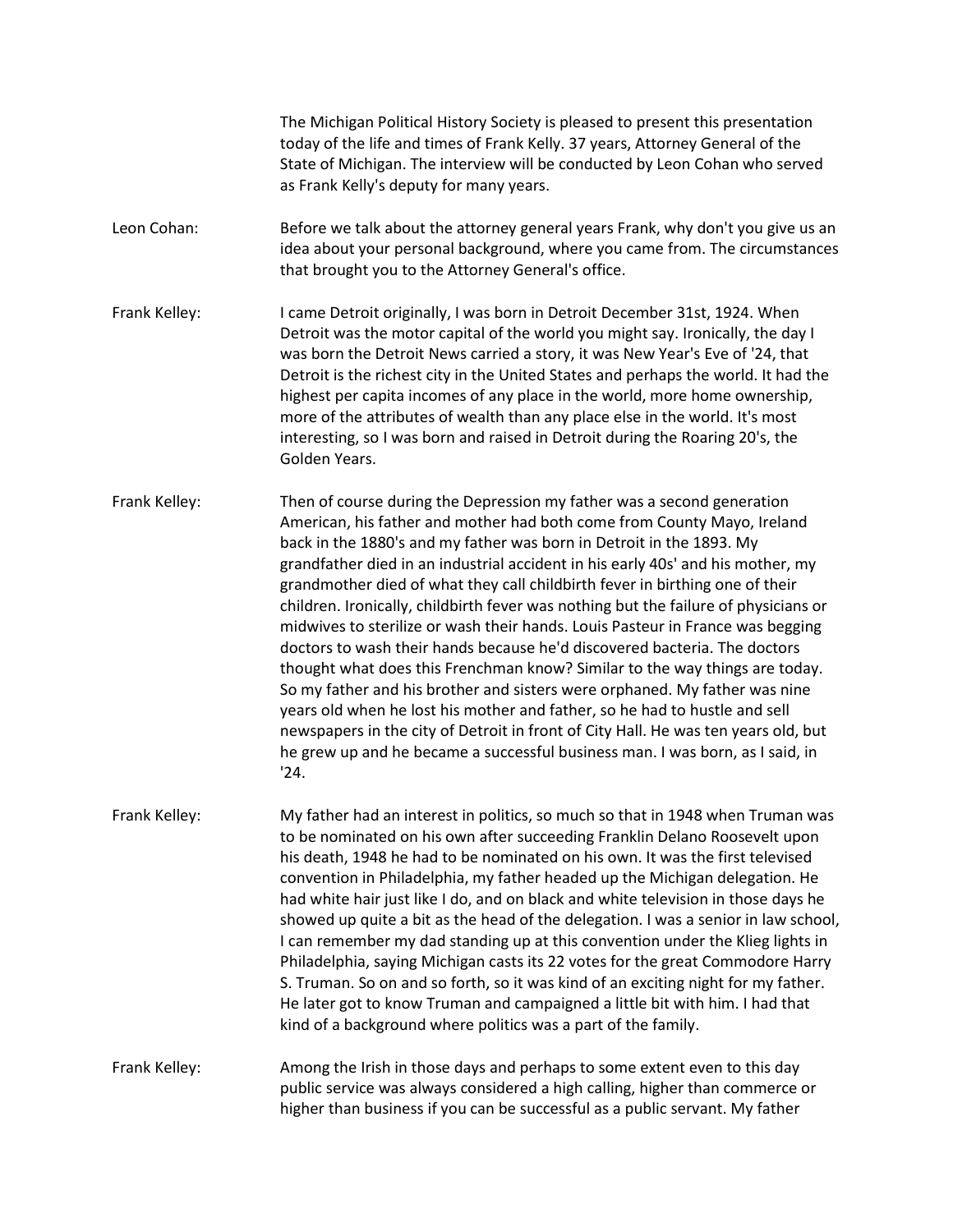|               | always said it was because Ireland was discriminated against for 500 years and<br>you couldn't hold public office. You weren't allowed to vote, a lot of other<br>deprivations, which made the Irish yearn for public service. So when they got to<br>this country that's why so many of them got into it. I know I talked to the<br>Kennedy's one time, and their father Joe Kennedy used to preach to them about<br>how valuable public service was and what a great contribution to mankind it<br>was.                                                                                                                                                                                                                                                         |
|---------------|-------------------------------------------------------------------------------------------------------------------------------------------------------------------------------------------------------------------------------------------------------------------------------------------------------------------------------------------------------------------------------------------------------------------------------------------------------------------------------------------------------------------------------------------------------------------------------------------------------------------------------------------------------------------------------------------------------------------------------------------------------------------|
| Frank Kelley: | My father always talked that way, so he wanted me to be a lawyer, but he<br>wanted me to be a public lawyer. Ironically, one year I became a lawyer my<br>father had a heart attack suddenly and passed away. I remember his ambitions<br>for me and I tried to fulfill them.                                                                                                                                                                                                                                                                                                                                                                                                                                                                                     |
| Leon Cohan:   | Where did you go to school Frank?                                                                                                                                                                                                                                                                                                                                                                                                                                                                                                                                                                                                                                                                                                                                 |
| Frank Kelley: | I went to the University of Detroit, which was the place where all young Catholic<br>boys and girls went back in those days. That was the university, and I went there<br>and I got my two degrees there.                                                                                                                                                                                                                                                                                                                                                                                                                                                                                                                                                         |
| Leon Cohan:   | What did you do after you got out of law school?                                                                                                                                                                                                                                                                                                                                                                                                                                                                                                                                                                                                                                                                                                                  |
| Frank Kelley: | When I got out of law school, I said my father was still alive, I worked for three<br>lawyers in the old Dime Bank Building which was right across from what would<br>be City Hall, I think there's a skating rink there right now. The building still<br>stands. I worked for three lawyers for about a year and a half. Then I wanted to<br>be a trial lawyer. I got this idea that if I wanted to be a trial lawyer I can only do<br>it one of two ways. I can get a job at the prosecutor's office and work over in the<br>recorder's courthouse, where all the criminal cases were. That's where most<br>trial lawyers are developed, or I could go out to the country. Take up a country<br>law practice and try to learn to be a lawyer up in the country. |
| Frank Kelley: | I opted for the country routine, because I read a book about it of a small town<br>lawyer at the turn of the century in America who led an idyllic life being a trial<br>lawyer in mid America. My father didn't like the idea, but then with his sudden<br>passing the road was cleared for me. Before he died my dad said to my mother<br>tell Frank it's okay to go to Alpena, which I wanted to go to practice law. So I<br>went to Alpena and I set up a law practice with a classmate. My partner and I<br>were the only Democratic lawyers in the county of about 20 lawyers, but we did<br>very well practicing law there.                                                                                                                                |
| Leon Cohan:   | Were you in politics all during this time?                                                                                                                                                                                                                                                                                                                                                                                                                                                                                                                                                                                                                                                                                                                        |
| Frank Kelley: | I tried to be active. At the time when I moved to northeastern Michigan it was a<br>primarily Republican area. I came from a solid Democratic area, so I was very<br>diplomatic. I did go to the party conventions. I was a delegate, and if someone<br>asked me I told them I was a Democrat. I didn't run for office up there because I<br>thought it would be rather futile so I didn't do it. I was there about a year and a                                                                                                                                                                                                                                                                                                                                  |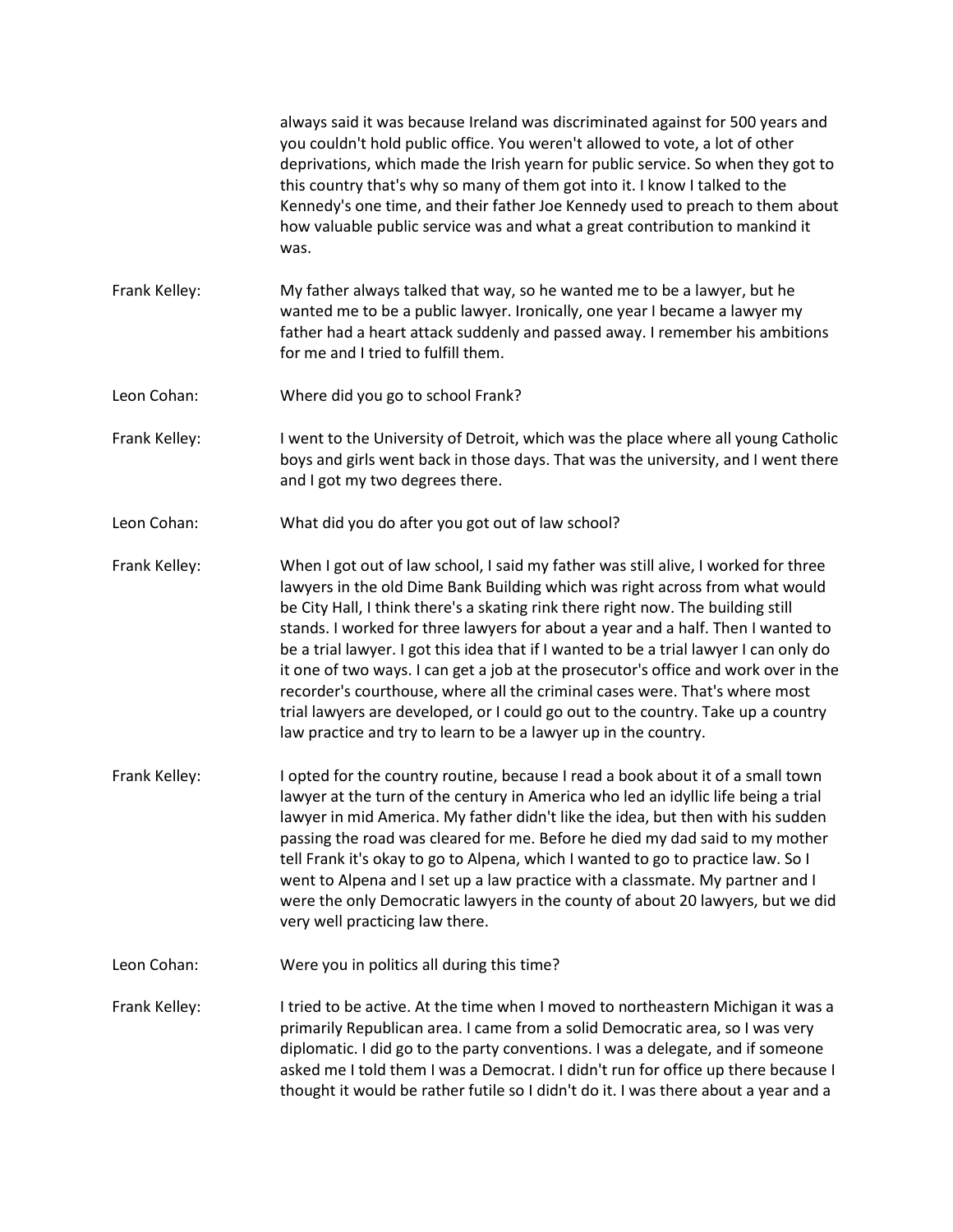|               | half and the city council came in and the mayor all of them are Republicans, I'm<br>sure. They asked me to be city attorney, and I said to them "well why would you<br>want me to be city attorney? I'm a Democrat, you're all Republican gentlemen."<br>They said well we watch you, put it this way Frank. He said you take care of the<br>law and we'll take care of the politics. I said well if you have that much trust in<br>me I'll do it. So I was city attorney for the next seven years until I got appointed<br>Attorney General.                                                                                                                                                                                                                                                                                                                                                                                                                                                                                                                                                                                                                    |
|---------------|------------------------------------------------------------------------------------------------------------------------------------------------------------------------------------------------------------------------------------------------------------------------------------------------------------------------------------------------------------------------------------------------------------------------------------------------------------------------------------------------------------------------------------------------------------------------------------------------------------------------------------------------------------------------------------------------------------------------------------------------------------------------------------------------------------------------------------------------------------------------------------------------------------------------------------------------------------------------------------------------------------------------------------------------------------------------------------------------------------------------------------------------------------------|
| Frank Kelley: | Believe it or not that tolerant act by that group of Republicans to make me city<br>attorney, I always remembered it. Years later when I worked with you in the<br>capital I always remembered you don't judge a book by its cover and don't be<br>too political. Remember there's good people on both sides of the aisle.                                                                                                                                                                                                                                                                                                                                                                                                                                                                                                                                                                                                                                                                                                                                                                                                                                       |
| Leon Cohan:   | What were the circumstances that led to your appointment as Attorney<br>General?                                                                                                                                                                                                                                                                                                                                                                                                                                                                                                                                                                                                                                                                                                                                                                                                                                                                                                                                                                                                                                                                                 |
| Frank Kelley: | It was very interesting. John Swainson was elected governor in 1960 when John<br>F Kennedy was elected president. John had the role of taking the place of G.<br>Mennen Williams who had been a Democratic icon here in Michigan. Having<br>been elected more times than any other governor. Six times, unfortunately I<br>should say there are only two year terms. So twelve years G. Mennen Williams<br>ran six times for governor and got elected every time. In 1960 he tried to run for<br>president of the United States and it didn't work out. So John Swainson who was<br>his lieutenant governor ran for governor in 60 when Kennedy was elected.<br>During his term, the Republican party felt that by gosh we haven't had control of<br>the governor's office in 12 years now. We got this new young governor, maybe<br>if we sniff enough at him we might be able to get the governorship back.                                                                                                                                                                                                                                                    |
| Frank Kelley: | They began attacking poor John Swainson right off the bat when he was<br>governor. They especially his appointments, whenever he'd appoint somebody<br>to a judge they'd say oh he appointed an unqualified person. This is terrible,<br>terrible, terrible. This went on for about eight or ten months. Then the Attorney<br>General at the time, Paul Adams, wanted to be on the Supreme Court so sure<br>enough somebody retired from the Supreme Court and Swainson made Paul<br>Adams, then Attorney General a member of the Supreme Court. Creating a<br>vacancy, then Swainson got together with all his leaders and his advisors. They<br>said everyone of our appointments is getting criticized, what's wrong? They said<br>well let's avoid all that criticism, I'm gonna set up a committee and we're gonna<br>pick 20 lawyers from around the state in that committee. That committee will<br>interview and pare down the lawyers, and they'll come up with a final three<br>recommendations. Those final three or four will be interviewed by the governor<br>and appointed. That way nobody can criticize the appointment to Attorney<br>General. |
| Frank Kelley: | That turned out to be lucky for me because they had to get names from all over<br>the state. Sure enough the picked my name out of hat from Alpena, Michigan<br>and it was in December of 1961. I'm sitting in my little country law office in<br>Alpena, I get a call from Zolton Ferency who was at that time Governor                                                                                                                                                                                                                                                                                                                                                                                                                                                                                                                                                                                                                                                                                                                                                                                                                                         |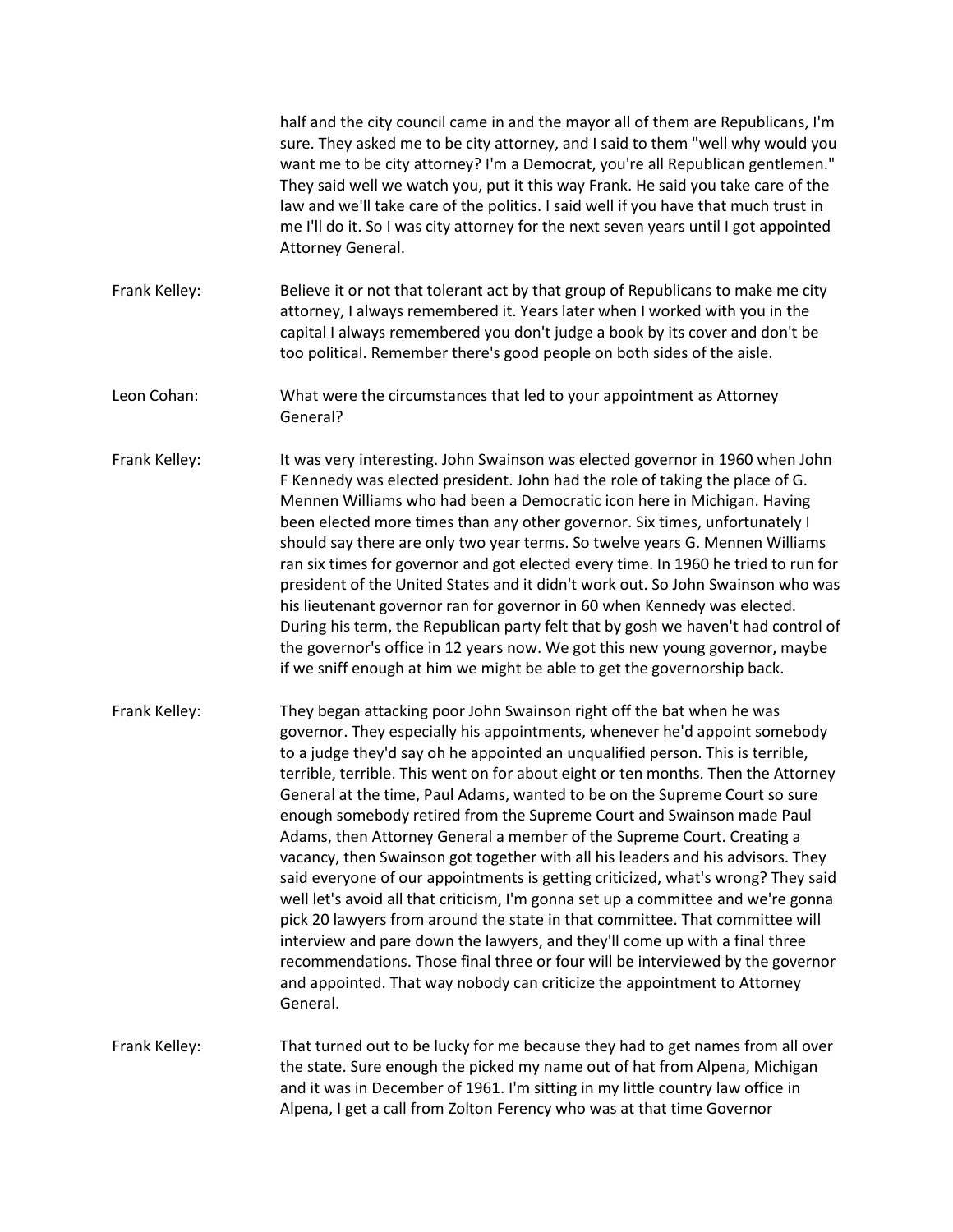Swainson's executive secretary. He said Frank Kelly, I said yes. He said I'm telling you something in confidence, you've been selected as a member of 20 people who's name is being considered for appointment to Attorney General of Michigan. You're not to say a word about it and you keep it under your hat. We'll notify you if you survive the cut next week. Ten days or so later I'd forgotten about it. I get a call, Mr. Kelly, yeah. You've survived the cut it's down to ten now. We don't want you to say anything, but if it gets down to five or six we'll let you know. Frank Kelley: I forgot about it and I thought it was nice to be honored, but I thought it was just going to be sophistry. Lo and behold the day after Christmas, 1961 I get a call. Mr. Kelly, yeah. So you're coming down to Lansing, you're one of four/five finalists. You're to be interviewed by the governor and a committee for the possible appointment of the office of Attorney General. That's when I came down to Lansing, on the 27th two days after Christmas. I brought my wife down, and I was interviewed by the governor and his panel of two national committee men. I think it was Mildred Jeffrey, Neil Stabler, leaders of the party. Leon Cohan: What kind of questions did they ask you? Frank Kelley: Oh they were about as business like as they could be without being too political. What is your background, what is your attitude toward the law? How do you view the role of Attorney General, kind of the routine. Actually what they were doing is probably looking to see if there was anything really bad about me. So that's what I think. I didn't know how I did in the interview, but it happened and I went through the interview. I left that night and I stayed at the Jack Tar Hotel over here, the next morning I got up and I'm in the coffee shop and a friend of mine from law school is having breakfast with my wife and I. We all agreed that it was nice to be asked to be Attorney General, but I'll never get it. It was nice to be considered and maybe I'll become a judge or something by virtue of the governor later on. I said I'll probably get a call from the governor, because two days from now is my birthday on New Year Eve's. He'll probably call me to congratulate me. Frank Kelley: Sure enough a bellboy came into the coffee shop, said Mr. Kelly telephone. I go to the telephone I say that's him. I said good morning Governor Swainson. He said, so you're going back to Alpena, I said yes. He said would you mind stopping by the house on the way back, your birthday's coming up isn't it? We'll have a drink to your birthday, I said okay governor fine. I come back, you're absolutely right. We're gonna have a drink to my birthday and I'm going back to Alpena to live happily ever after. Frank Kelley: My wife and I go out to the, they didn't have a governor's mansion in those days, they had a house rented for the governor. We went out there, I'll never forget he came to the door himself. It was a large house and my wife and I walked into the living room and the governor took us into the center of the living room. He snapped his fingers and in came a woman with three glasses of champagne. I said well here comes my birthday toast. The governor took a class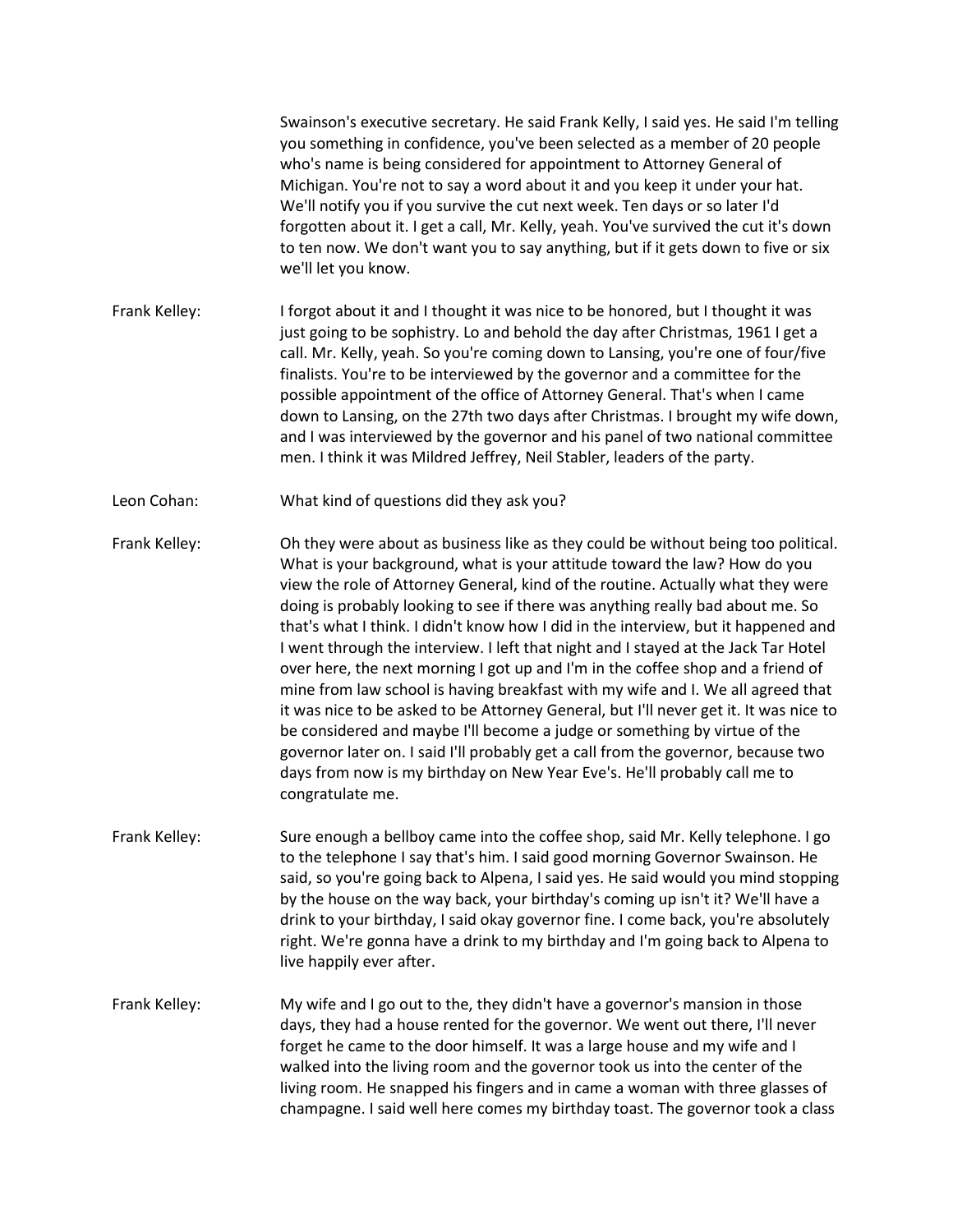of champagne gave it my wife, gave one to me, one to him, and he said I wanna drink a toast to the next Attorney General of Michigan. I almost collapsed right there on the spot. That's how it happened, but it's democratic with a small "d" as you could get.

- Leon Cohan: Did Governor Swainson give you any ideas of what he expected from you as Attorney General?
- Frank Kelley: No, and one beautiful thing I thought about only in America. Nobody from the party, nobody from the governor's office, nobody ever tried to tell me what to do or how to do it, or who to appoint, or ask me to hire certain people. That never happened, they gave me complete and total judgment. I always respected that, and I thought it was a good thing. I think the public should know that. When people get these high posts they're pretty much on their own and they're allowed to exercise their own integrity and their own judgment. By the same token if they make a mistake, you made the mistake. But he let me go, here I was City Attorney of Alpena one day and chief lawyer for Michigan the next year. I was on my own. That's when I met you.
- Leon Cohan: What were the first issues you faced Frank?
- Frank Kelley: Well first issue was who's gonna be deputy attorney general, and on January 1st or 2nd I think it was I flew down from Alpena to take the office officially. Who met me at the airport but you, and you had just been made deputy attorney general by Paul Adams just a few months before. I think you were what at the time, 35? 34? You were younger than I was, and I thought I was young at 36. You picked me up at the airport and I'm sure you were uncertain as to what I was gonna do about the deputy. I think I was with you a couple hours and told you that you're gonna be the deputy. That took care of that, and you and I were together like brothers for about the next dozen years.
- Leon Cohan: That's right, that's right. You came to the office, what did you confront? What were the first issues that you confronted?
- Frank Kelley: The first major issue I had, there was an interracial murder case in Detroit. This was in 1962 January, Detroit was having some problems but nothing came to the surface in the area of racial harmony. There had been a murder in Palmer Park, called the O'Dell Murder Case. What had happened was a young white man and a young black man met, they were with a group of their own groups. They met in Palmer Park one Spring evening. There was an altercation and one black boy, one white boy got into an argument and fell down wrestling and fighting. They fell into the bushes and a couple minutes later the white boy came out of the bushes and the black boy lay in the bushes dying from knife wounds.

Frank Kelley: The prosecutor in Detroit had refused to issue a warrant, claiming there wasn't enough evidence one way or the other. The different leaderships called on me,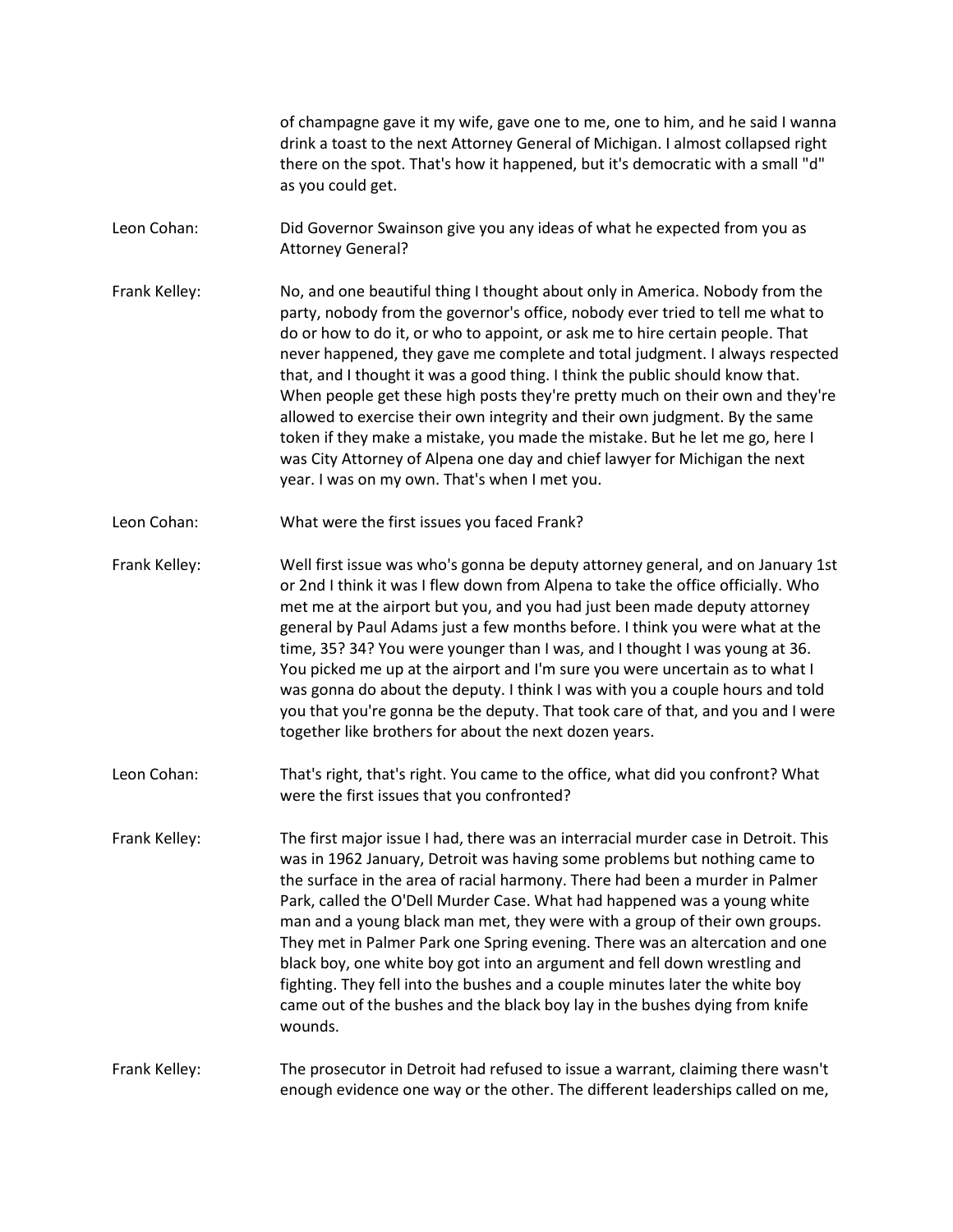what you gonna do about it, what are you gonna do about? Unfortunately, I had Herb Beatty who was the head of the criminal division at the attorney general's office. Herb Beatty was the one who George Scott played in Anatomy of a Murder. If anybody remembers that movie, Anatomy of a Murder, great story. George C. Scott played Herb Beatty, the state Attorney General in that movie. Herb had 25 years experience. I said Herb you go to Detroit, you come back and you tell me what you can recommend. He went down to Detroit and he came back and said Frank that's a homicide. You should do something. I said okay. I issued a warrant and of course that was the first time in 50 years that an Attorney General had ever taken a case away from a prosecutor. It became a notorious case, and it did excite both the black and white communities.

- Frank Kelley: Ironically, when we went to trial down there we were the local officials in Wayne County, and it's not much of a tribute to them, but they kind of drew the wagon trains in a circle. We guys from Lansing weren't gonna get very far in that prosecution. Sure enough they brought back a judge from retirement, or who was about to retire, who had a record of being very difficult with regard to racial harmony.
- Frank Kelley: Then when we went to pick a jury, here we were in Wayne County. The only available jury panel they give us was all white. There wasn't one African American person on the whole jury panel. So we picked a jury panel. Then actually in the course of the trial, they allowed the prosecuting attorney of Wayne County to take the stand and give his opinion as to whether the defendant was guilty or innocent. It's unprecedented in American court, and the judge let it in. Needless to say we lost the case, but I learned two lessons. I said it's okay to be courageous and I said if I had to do it over again I would do it. But don't expect that justice will triumph every time you do. That was a very notorious case.
- Leon Cohan: Wasn't the State Constitutional Convention going on that year?
- Frank Kelley: There was a Constitutional Convention going on and one of the things that came up was the possible make up of the legislature, and the proportionate factors in the legislature. I think I'd only been in office four or five months, and a notorious case was started by Gus Scholle, the state AFL-CIO leader. He was a very literate and very articulate labor leader, and a social activist. He brought a case called Scholle vs. Hare, the Secretary of State. His claim was that the Michigan Legislature, particularly the senate, was unconstitutionally apportioned. In other words one area that Michigan would have 250 thousand people and one senator, another area upstate would have 75 thousand people and a senator. He thought that was unequal proportion, and violated the Equal Protection Clause of the United States Constitution.

Frank Kelley: As well it should have, so they told me about this case and I said well you better look into it. My lawyers looked into it and they came back and said you know that Gus Scholle is right, this proportion is very unconstitutional. So then I issued an opinion to the chairman of the Constitutional Convention, asked me for an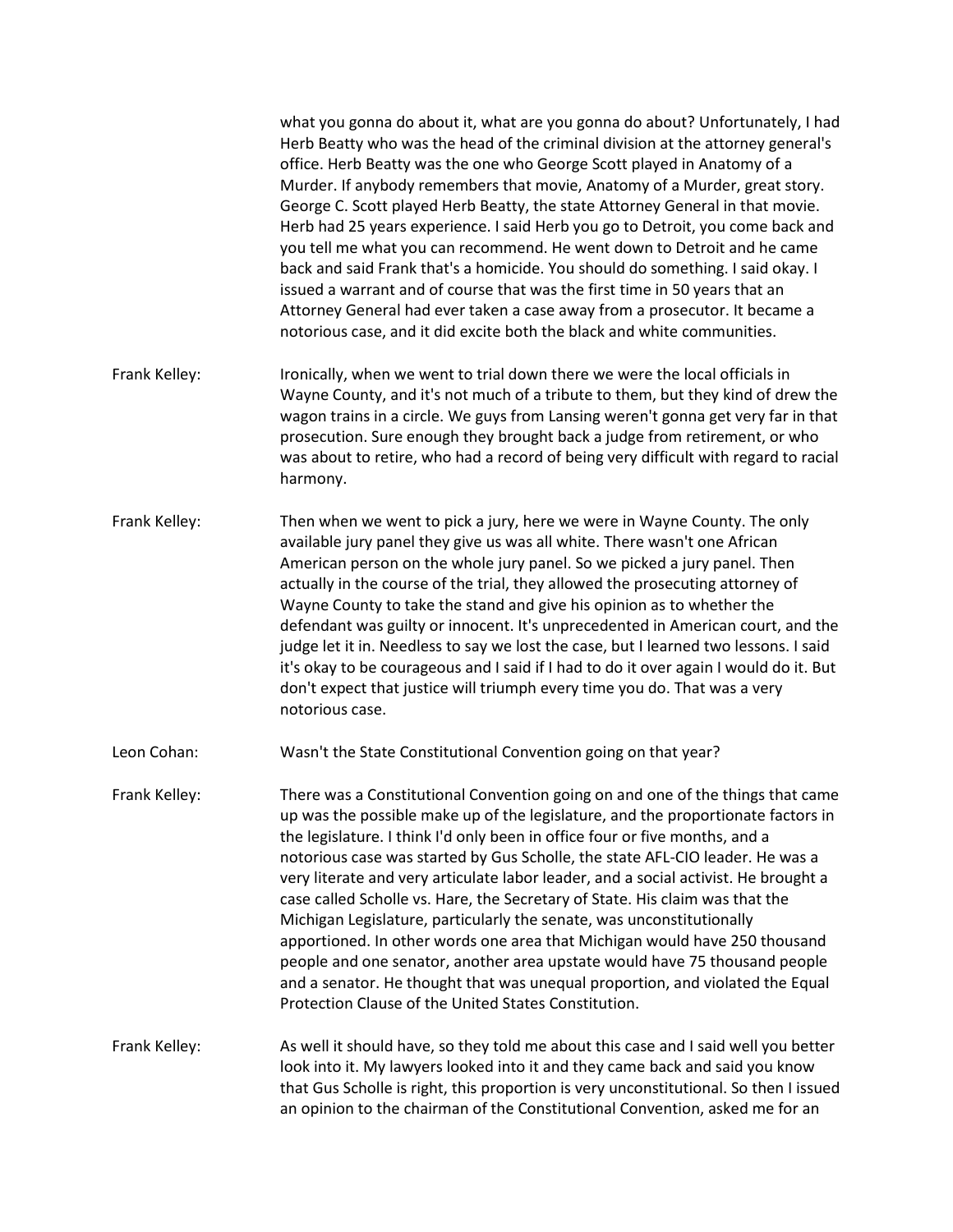opinion on that issue. I couldn't just get up in the morning and say I'm gonna issue an opinion. An Attorney General has to have an opinion requested by a member of government. I was requested and I issued the opinion, that yes the Michigan Senate was unconstitutionally reapportioned and violated the Constitution. They had no right to be sitting, and all hell broke loose. The legislature went crazy, they wanted to impeach me. Here I'd been in office for six months and it was a very notorious time.

Leon Cohan: Do you remember our going to New England to argue a case before the Justice of the United States Supreme Court on that issue?

- Frank Kelley: I think we were trying to get a stay, that the courts were going to do something that was against the interest of the plaintiffs in the case. What we had to do, we wanted to get a stay from the United States Supreme Court to allow more time for pleading. Something like that, but when the Supreme Court is out of session the only way you can get a stay, is you have to go to the regional Supreme Court Justice. For example, in our area it was Potter Stewart, and other areas of the country you go to a different justice. Potter Stewart was on summer vacation in New Hampshire. Governor Swainson asked me to fly to New Hampshire where he was in a fishing village, and argue as to why he should give a stay in this particular proceedings to help us have time in the reapportionment case.
- Frank Kelley: I remember they sent a state plane up to get me. I was up with the governor at the house on Mackinac Island. The plane was 24 years old. It was an old World War Two Beach Craft, I mean it was old. It picked me up and I think he even brought you up from Detroit. You were on the plane and he brought Eugene Krasicky, my solicitor general at the time. We flew over the vast wastelands of Canada in this slow, 180 mile an hour airplane to New Hampshire. It was a moonlight night and I could look down sometimes the moonlight would reflect. I could see wild moose running around and we were flying this airplane. It was scary.
- Frank Kelley: When we finally got over to New Hampshire we got to the air field where we supposed to land, and the old Yankee at the air field said our lights aren't working. I don't think you can land here. I'll tell you what I'll do, I'll turn on my headlights on the car and if you'll just follow from the left of that you can land on the field. Well the pilot had enough sense to not take those directions because he had left wrong. He meant to say right. Had we landed we would of hit about 6 telephone poles. So the pilot said we're not landing here. We went and landed in Vermont about 20 miles away at another airport. When we landed I think we had a cup of gas left, and all of us were nervous wrecks I remember that.

Leon Cohan: Frank, how did that matter before Potter Stewart resolve?

Frank Kelley: Well with all that trouble flying all night so on and so forth, we went in and we argued the case. He was there in hunting boots and a flannel jacket. We were in a little court room above a post office in New Hampshire. We made our motion,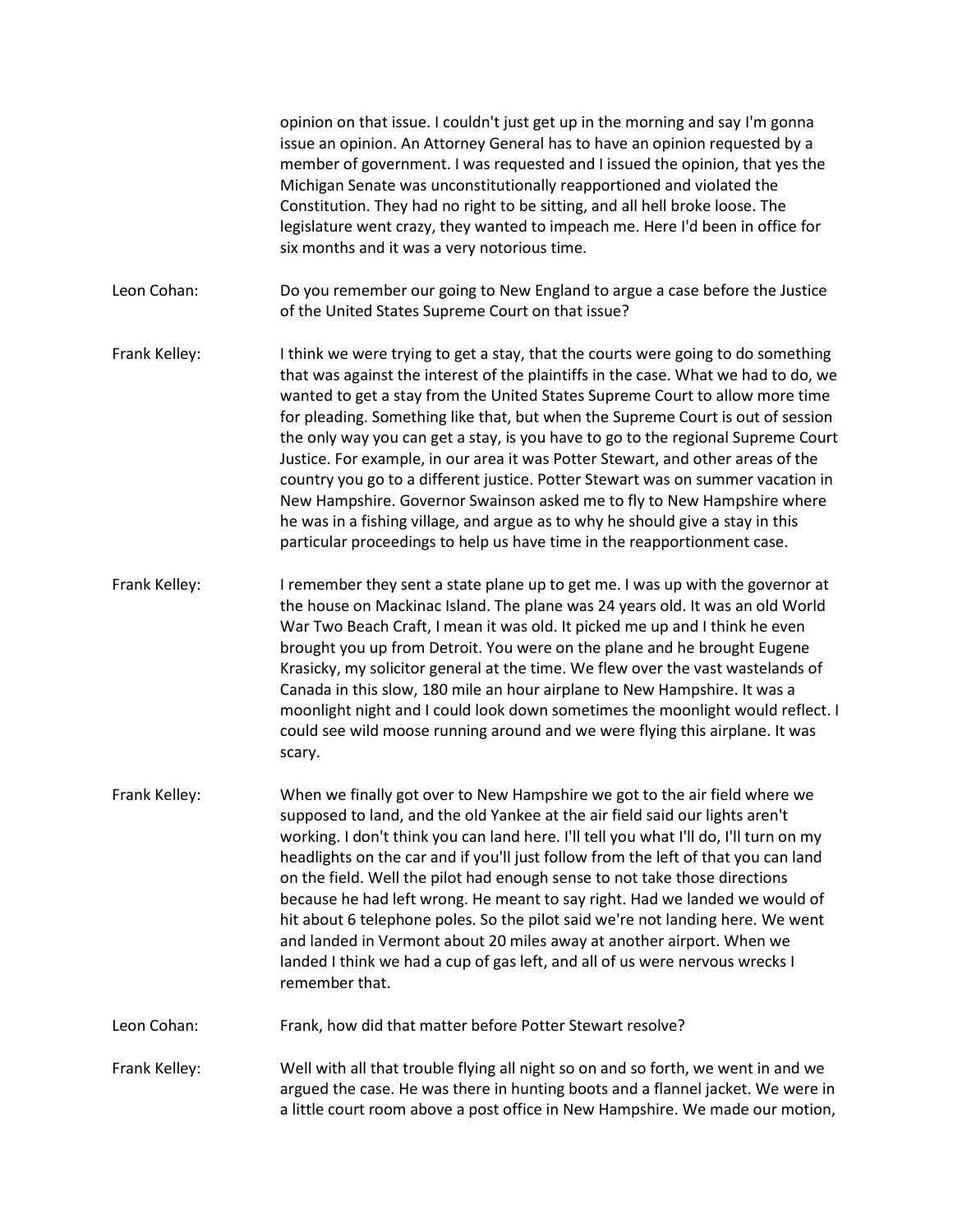but it was denied. We had to fly all the way back home past Canada. That case I was successful in eventually, Scholle vs. Hare, that was joined with another case called Baker vs. Carr which argued before the Supreme Court a year later. They quoted my opinion in the case and it was held. Not only in Michigan senate but legislative bodies all over the country were unconstitutionally apportioned and eventually within two years, made them reapportion every legislative-type body from the townships to the legislature and congress throughout the whole United States. It was a landmark case. Leon Cohan: Right. That's what resulted in what they call one man, one vote. Frank Kelley: One man, one vote. Leon Cohan: One person, one vote. Frank Kelley: One person, one vote. And that's what we were supposed to get, and we did. Leon Cohan: Did you make any changes in the organization of the Attorney General's office? Frank Kelley: No. I inherited a staff of senior attorneys. You were not a senior, you were 34, you were my deputy. But we did, as you remember, we had Mary [Mall 00:00:34], and different other attorneys there that were all in their mid-50's at that time. They had Herb Beatty, that had 20 years of experience in public law in the Office of Attorney General. I didn't care about their politics. I was just like the Mayor in Alpena. I called them all in, and I assumed a lot of them were republican appointees from years ago. I said, "Fellas, I want one thing. You take care of the law, I'll take care of the politics." So I never disturbed any of that senior staff. I never let anybody go, I kept everybody. Frank Kelley: But as the staff expanded, I started to hire young graduates right out of law school. I had about 89 lawyers when I started. And then, of course, 37 years later, I had 300, which sounds like a lot, but it really wasn't because there were law firms in Michigan almost as big as mine. I had tremendous responsible. People don't have any idea what the responsibilities of Attorney General are. Leon Cohan: Tell us what an opinion of the Attorney General is and how it's developed. Frank Kelley: An opinion of the Attorney General is based on the fact that on a day-to-day basis, government, just like an individual corporation or business, has to know what to do properly. Well, the government has to do, "How do we operate legally?" Whenever they have a snag and whether something's legal or not or what the law means, they have a right. Members of the government have a right to ask the Attorney General, a chief lawyer for the state, for his or her formal opinion as, "What does the law mean in answer to this question?" And that's how the formal opinions of Attorney General come by. Attorney General needs to issue maybe 100 opinions a year, and they're bound in a book, and they're in every law library. The opinion of the Attorney General is binding on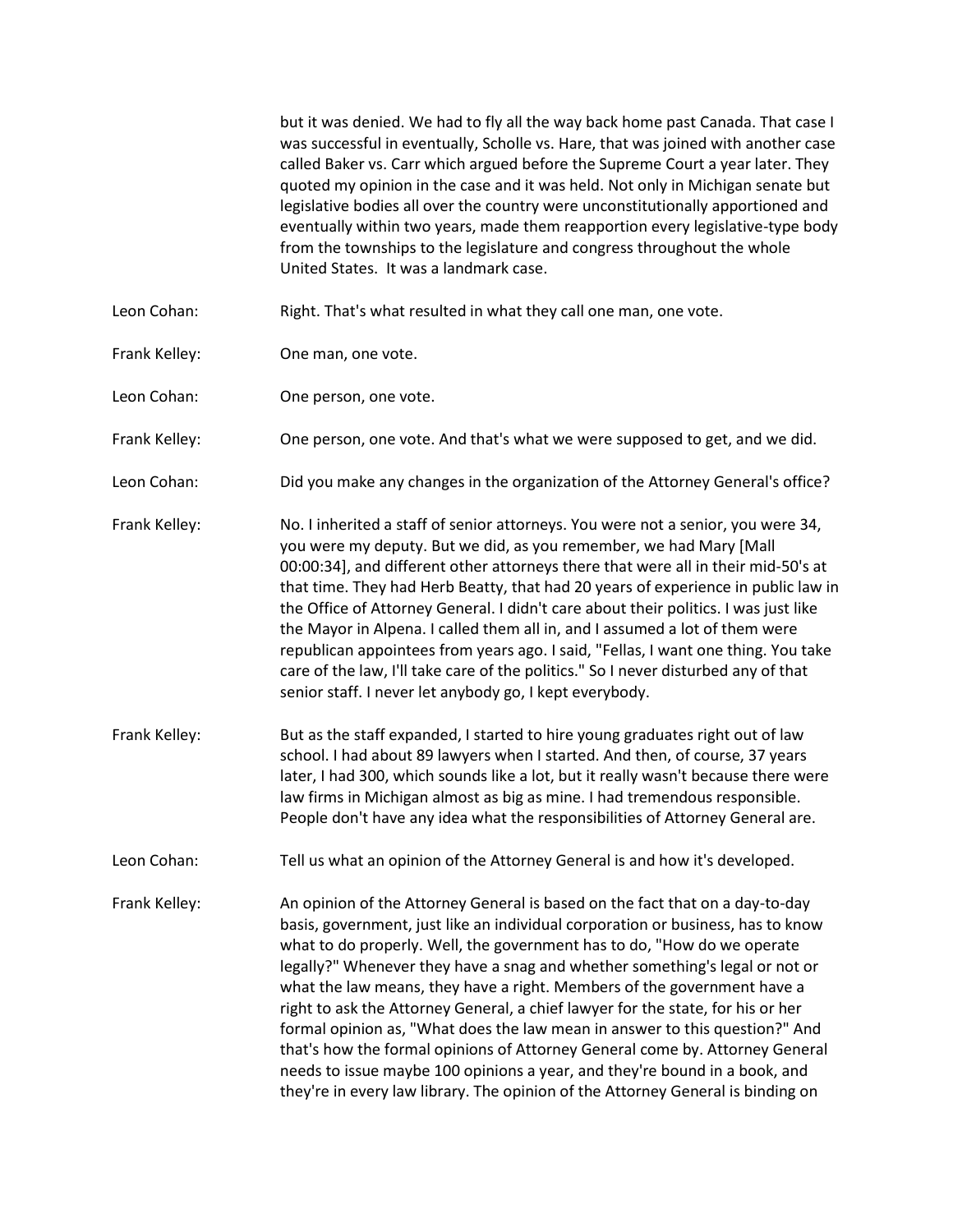|               | the state of Michigan on all of its officers. So, as a result, it's binding on the<br>state. But it is not a dictatorship, so if you attack an opinion of an Attorney<br>General, it's presumptive law unless a court of record in a particular county<br>overrules the opinion. If a circuit judge says the Attorney General's wrong and<br>this is the law, then in that county, the opinion is overruled. Then if it's<br>appealed, and the Court of Appeals overrules it, then it's overruled for the<br>whole state.                                                                              |
|---------------|--------------------------------------------------------------------------------------------------------------------------------------------------------------------------------------------------------------------------------------------------------------------------------------------------------------------------------------------------------------------------------------------------------------------------------------------------------------------------------------------------------------------------------------------------------------------------------------------------------|
| Frank Kelley: | But in the time I was Attorney General 37 years, I don't think I had more than<br>one or two of the thousand opinions I issued ever overruled by a court.                                                                                                                                                                                                                                                                                                                                                                                                                                              |
| Leon Cohan:   | What kind of new programs did you institute during your period as Attorney<br>General?                                                                                                                                                                                                                                                                                                                                                                                                                                                                                                                 |
| Frank Kelley: | Well, I think first of all, people have to understand at the Attorney General's<br>office, you are attorney for the government. You're the attorney for the<br>governor, all the state agencies, and all state employees. You have to defend all<br>the statutes, laws and the constitution of the state. In addition to that, you have<br>to supervise the prosecuting attorneys of the state, and you also have to act as<br>the people's lawyer. When and if a constitutional question comes up of concern<br>to the public, you should intervene, protect the public. Those were all my<br>duties. |
| Frank Kelley: | So in order to do that, I felt that the Attorney Generals prior to me had not<br>taken enough initiative in various areas. And so I became the first Attorney<br>General to setup a consumer protection activity. First with a couple of lawyers,<br>and then I setup a division with Maxine Virtue, a famous woman lawyer. Was<br>the first Attorney General in the United States to have a full-time Consumer<br>Protection Unit. That was a time when Ralph Nader was in high school, so you<br>can imagine it was considered rather radical.                                                       |
| Frank Kelley: | Then I setup the first organized unit of any state Attorney General in the United<br>States, and we had the best records. We kept records on organized crime and<br>did prosecutions in that area.                                                                                                                                                                                                                                                                                                                                                                                                     |
| Frank Kelley: | I was the first one to setup an environmental task force. First Attorney General<br>in the United States to actually start suits on the environment with a team of<br>lawyers who were assigned to it. Every day, that's all they worked on.                                                                                                                                                                                                                                                                                                                                                           |
| Frank Kelley: | Those were new programs that I started. We became more active. I also would<br>intervene in utility cases which Attorney Generals hadn't done very often. I did it<br>all the time saying when the utilities came in for rate increases, I would<br>intervene and say, "Prove it. Prove that you need this money." And if you<br>couldn't prove it to the satisfaction of Public Service Commission, then I wanted<br>the rates cut, or I want rebates, or so on. Of course, I got the undying wrath of<br>public utilities for doing that, but the people liked those actions, and over the           |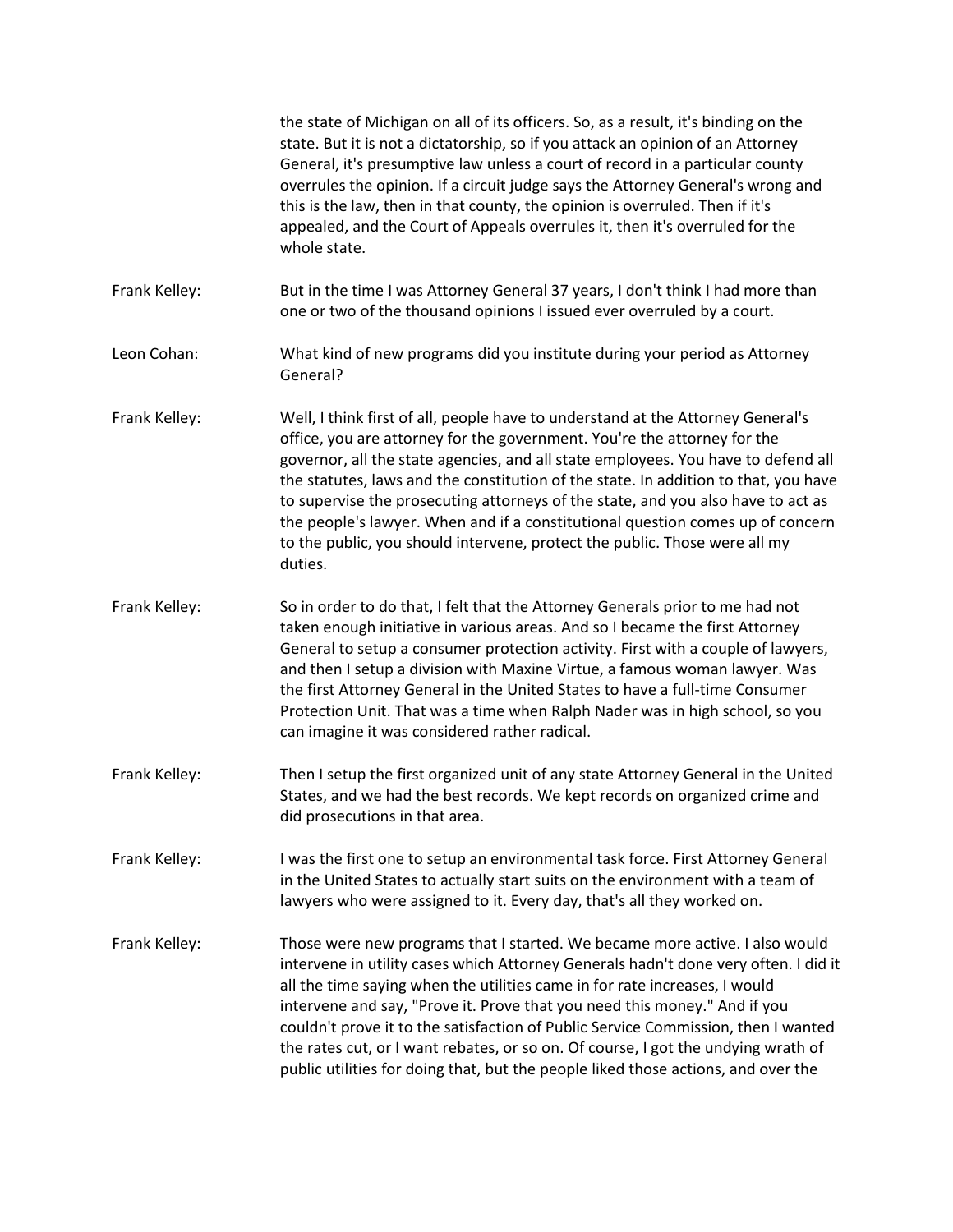|               | years, most of the time I won, and did save millions and millions of dollars of<br>rate increases. Those things are popular.                                                                                                                                                                                                                                                                                                                                                                                                               |
|---------------|--------------------------------------------------------------------------------------------------------------------------------------------------------------------------------------------------------------------------------------------------------------------------------------------------------------------------------------------------------------------------------------------------------------------------------------------------------------------------------------------------------------------------------------------|
| Frank Kelley: | Also, I intervened in insurances cases. For example, Blue Cross Blue Shield was a<br>state agency, and I used to always intervene if Blue Cross, in my judgment, were<br>issuing rates that were too high for senior citizens, I would intervene in those<br>cases. And sometimes I got those rates cut. So I was what you call an activist<br>Attorney General.                                                                                                                                                                           |
| Leon Cohan:   | You had to deal with several governors, Frank. Tell us about those relationships.                                                                                                                                                                                                                                                                                                                                                                                                                                                          |
| Frank Kelley: | It was really interesting because, prior to my tenure, the average Attorney<br>General served two years. Governors used to only last about one or two terms.<br>But the first thing they would do after a after a year or so, they got sick and<br>tired of each other, and the governor would appoint the Attorney General to<br>the Supreme Court or to a judgeship or someplace, and that would be the end<br>of it.                                                                                                                    |
| Frank Kelley: | Ironically, after I was Attorney General for one year, I was up for election in that<br>first year, and my governor who appointed me was defeated, John Swainson,<br>and George Romney became governor. And here a democratic Attorney General<br>got elected with a republican governor. That was the first time that had<br>happened. There had been times before when there was a democratic governor<br>and a republican Attorney General, but not this way. That was unique, and we<br>had to make adjustments in order to get along. |
| Leon Cohan:   | How many governors did you serve with?                                                                                                                                                                                                                                                                                                                                                                                                                                                                                                     |
| Frank Kelley: | On that basis, I served six years with Governor Romney, and I've won three<br>elections with him. There was election at '62, '64, and '66. And one election, we<br>each won by a million a piece. In other words, a million people crossed over to<br>vote for one or the other of us. We each had a million vote plurality.                                                                                                                                                                                                               |
| Frank Kelley: | After Governor Romney resigned to run for President, his Lieutenant Governor<br>Bill Milliken became governor, and I as a democrat was re-elected with him as a<br>republican several terms. He served for 14 years as governor. I was Attorney<br>General for him for 14 years. Then after Milliken decided not to run again, I was<br>Attorney General for Governor Blanchard, first democrat. Democrat and<br>democrat. We served together for eight years.                                                                             |
| Frank Kelley: | Then after that, I was Attorney General for John Engler for two terms, for eight<br>years, and then I resigned. And he served one more term after I left. So all<br>together, I was 37 years. Twenty-seven years of them were with republican<br>governors.                                                                                                                                                                                                                                                                                |
| Leon Cohan:   | Give us a birdseye view of the differences of dealing with these individual<br>Governors.                                                                                                                                                                                                                                                                                                                                                                                                                                                  |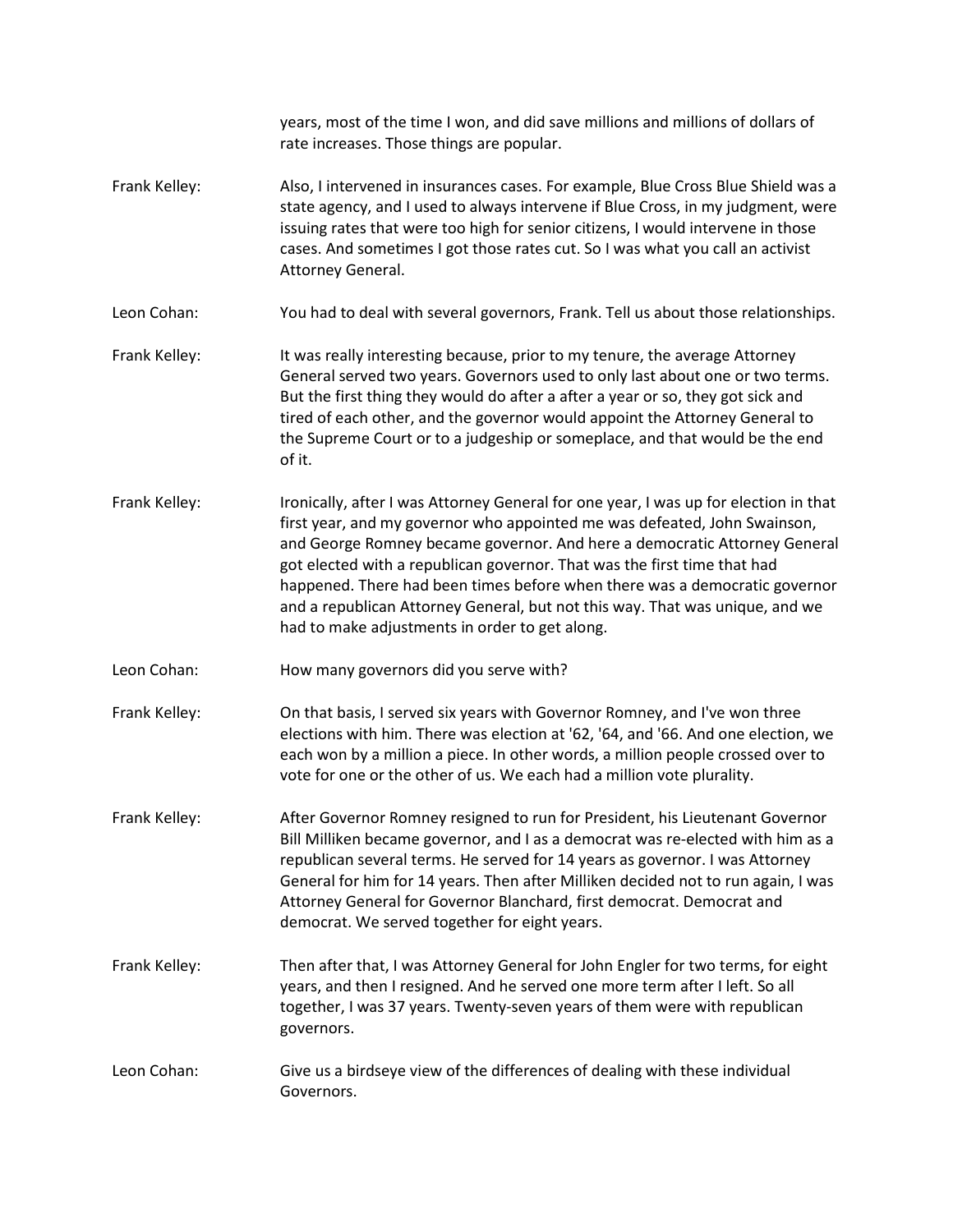- Frank Kelley: Well, you can well imagine, there were five different personalities and five different cultural backgrounds, five different philosophies, five different approaches to problems. John Swainson was a highly-decorated war veteran from World War II, lost both of his legs in France and was very conscientious, very liberal today's standards. He'd be considered liberal progressive type of governor, like Jack Kennedy was as President. Kennedy was considered a young progressive President, and John Swainson was young progressive governor. He didn't get a chance to prove himself because he got defeated after his first term. But he and I got along very well both philosophically and socially. Frank Kelley: Then along came George Romney who was a republican, and I didn't know whether I'd be able to work with him or not. But turns out, he was a moderate republican, and he was only conservative on business matters and fiscal matters. But on civil rights and social issues, he was a progressive man. But his problem was, or I should say the problem between us was, he thought that the Attorney General was just like a corporate lawyer. When he was President of American Motors, he had a lawyer. He'd call a lawyer in and say, "You do this, you do that, you do this. You're my lawyer." He thought the Attorney General was just his lawyer and had to take orders from him. We had an awful time. You'll remember, you were my deputy trying to explain to Governor Romney that it doesn't work that way in government. The Attorney General has independent duties. He's your lawyer, but he's also a lawyer for the legislature and all the state employees, and he has an independent view of the law. If you're right, he'll agree with you. But if you're not right, Governor, he doesn't
- Frank Kelley: We had an awful time for about two years until finally when we had an argument one day, it ended in such a furor that two days later I went back after the next election, and I said, "Governor," I said, "You got elected yesterday by a big plurality and so did I. I think the people of Michigan want us to work together, don't you?" He said, "You're right, Frank." He says, "Let's make peace." I said, "Fine, I'll get my Deputy, Leon Cohan, and you get your person," I think it was Bob Danhof, "Why don't they draw up some rules and procedures here that you and I can abide by. And sure enough you did. You drew up what was known as the Peace of Lansing. Governor Romney signed it. After the first two years, for the next four years, we got along very well.

have to agree with you, and he certainly doesn't have to do your bidding.

Leon Cohan: What about the Governors after Romney?

Frank Kelley: After George Romney, in other words, after the first two stormy years, we got along very well and had no problems. Then came Governor Milliken. Milliken came from a political family. His grandfather had been a Senator in the Michigan State Senate. His father had been a Senator in the Michigan State Senate from Traverse City area. There were three generations of Yale. His grandfather went to Yale, his father went to Yale, and Bill went to Yale. They were what they called Ripon Republicans. Ripon society which meant rather moderate, liberal, eastern republican, and he was of that group. So he was very progressive. He was conservative on business matters, but on most other things, he was quite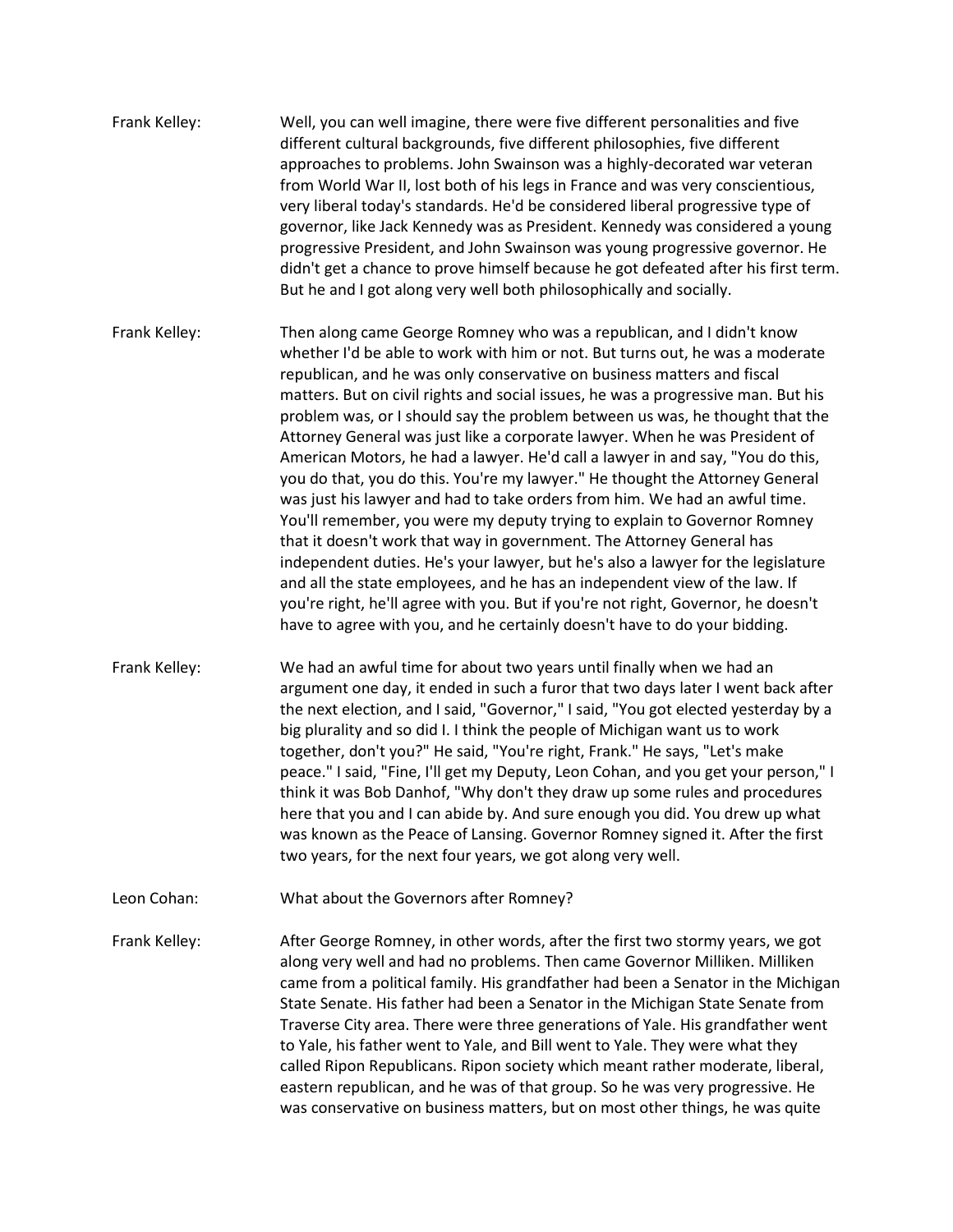progressive. He knew how the government worked. He'd been a Senator before and been Lieutenant Governor. So we didn't have the problems of explaining the relationship with Attorney General.

Frank Kelley: Governor Milliken and I got along on a personal basis and on a legal basis very well. We never had a disagreeable word. We worked together on the PBB crisis. That was a time when they had all the cattle in Michigan were subject to the possible disease of PBB, and many thousands of cattle did get the disease. It was a national scandal. We didn't know what we were gonna do. We had 50 to 60,000 carcasses of dead animals. What were we gonna do about it? They were gonna use that politically against the governor, but he and I worked together on it. One of the ideas that the bureaucrats came up with was to send all the cattle to Ohio and bury them. I heard about it, and I ran over to the governor's office, I said, "Bill," I says, "are they crazy?" I said, "Can you imagine the political issue? If we shipped those cattle on a train, the governor of Ohio, every politician in Ohio would be standing there, 'You shall not enter Ohio.'" I said, "We'll look foolish in the eyes of the public." I said, "We can build a burial place. PBB is not contagious. It's inert, it doesn't run to anybody else. But to make sure, we'll put in a clay pit up in Mio, we got plenty of acreage up there. We can bury 75,000 cattle up there. We'll bury them up there." He said, "That's right. We'll do it." And that's what we did.

Frank Kelley: We did it, and it was unpopular with some people. But the general public never said anything. But you know you always get the noise from the vociferous minority. We were burning effigy. Every day in Mio, there was an effigy of Frank Kelley, they would burn scarecrows with our names on it, they'd burn us every day. And everybody's, "Oh, my God, what a terrible political mistake they made." The following election, both Governor Milliken and I carried the county of Mio. It helped the prosperity up there. Who knows.

Leon Cohan: Then came Jim Blanchard.

Frank Kelley: Then after Milliken, we got along very well. Then came my protégé. I hired Jim Blanchard when he graduated from the University of Minnesota. He had a job in the Secretary of State's office for a few months. Aching to get on my staff, he came in and interviewed me, and I gave him a job. He was very politically oriented. Very quick-witted. Something like you were when you were young. I took a liking to him, and I helped develop his career.

Frank Kelley: After he was with me a few years, he wanted to run for congress. I said, "It's a good idea." So I encouraged him and introduced him to various people in leadership positions in the party that would help him in his run for congress. He ran for congress down in Oakland county, I think it was part Macomb. But anyway, he got elected to congress as a young man. I think he was in his 30's. He served three terms down there. He made himself famous because he was very instrumental in helping the Chrysler bail-out. That got him national publicity. Based on that, after three terms, he ran for governor, and he became a democratic governor and my protégé. Obviously, we got a long very well, and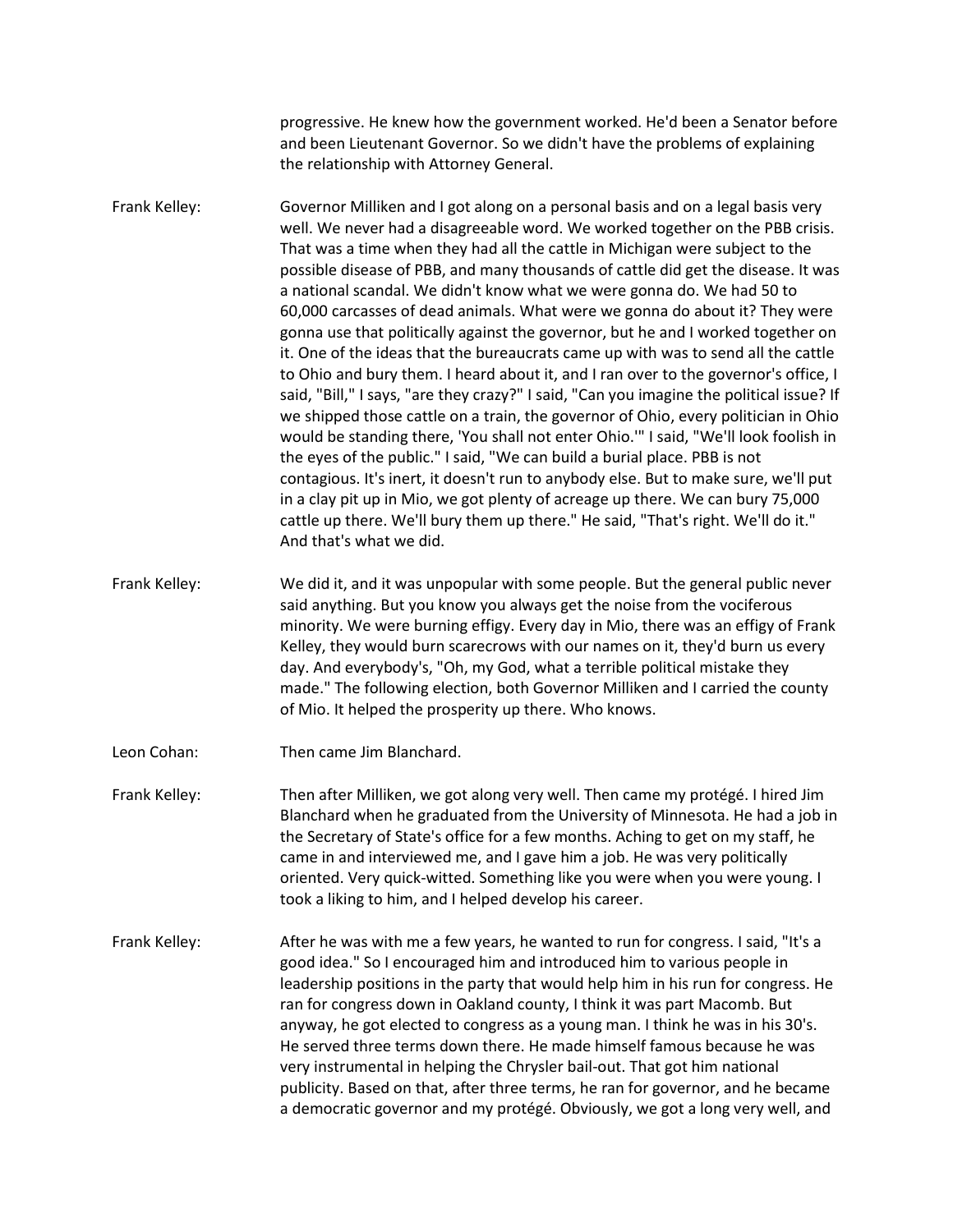he was governor for eight years. He worked in the office so he knew how it worked. If we had a problem, he knew that it wasn't personal. Sometimes I had to rule against him on a matter, and they'd have to correct it, but we got along very well.

Frank Kelley: Then he was succeeded by John Engler. John Engler beat him when he went for a third term, John Engler won. He was an entirely different personality. John Engler was the first modern truly conservative governor Michigan has had. He was truly a philosophical conservative. Very much pro free enterprise, in favor of diminishing government's authority, and a free market type person. Those were his true beliefs, his true values. But I went to him and I told him about my experiences with these other governors, and I said, "We have to work at getting along with each other." I said, "One thing you'll find that if you work with me on a confidential basis, which you will, you'll never have a leak from anything that ever happened between you and the Office of Attorney General. But I daresay that within a year, in all your other departments, you're gonna have leaks and problems and embarrassing moments. You'll never have one with us." And he said, "Fine."

- Frank Kelley: Well, at the end of the year, I was right. Not only had we had no problems, but we defended him on several important cases and won them for him. So at the end of a year, Governor Engler, the conservative republican, thew a party for my staff and me in which he personally got up and congratulated us for being one of the best departments he had in government.
- Frank Kelley: So even though we were contrasting philosophically, we got a long on a social basis. And we didn't always agree. For example, he tried to get a bill passed to have to have your picture on a license in order to get to vote. And I said, "This smacks of poll tax and return to the pre-civil war days." I said, "Come on!" And I publicly blasted it, and I said it was unconstitutional. So we didn't always agree on things, but it was never personal.
- Leon Cohan: There were many major events in the nation and in the state that occurred during your tenure as Attorney General. The rise in Detroit in 1967. What role did you play in that?
- Frank Kelley: Well, the Attorney General, as the chief lawyer for the state, whenever the governor wants to declare an emergency and call out the National Guard, the papers have to be drafted. It's the Attorney General who drafts the papers for emergency for the governor. So I had to draft all the papers for the emergency for the governor. So what happened, as the riots broke out and they had been going on for about eight or 10 hours, and you and I were here in Lansing. Governor Romney was already in Detroit at police headquarters, and we were to draft up an initial state of emergency document, which we drafted. It wasn't martial law, but just state of emergency, sufficient to call out the guard, but it wasn't martial law yet. And we had these documents, and said we gotta get them to Detroit. Well, we didn't have faxes in those days. So they came up with an idea we'll send them. State Police helicopter and sending the Attorney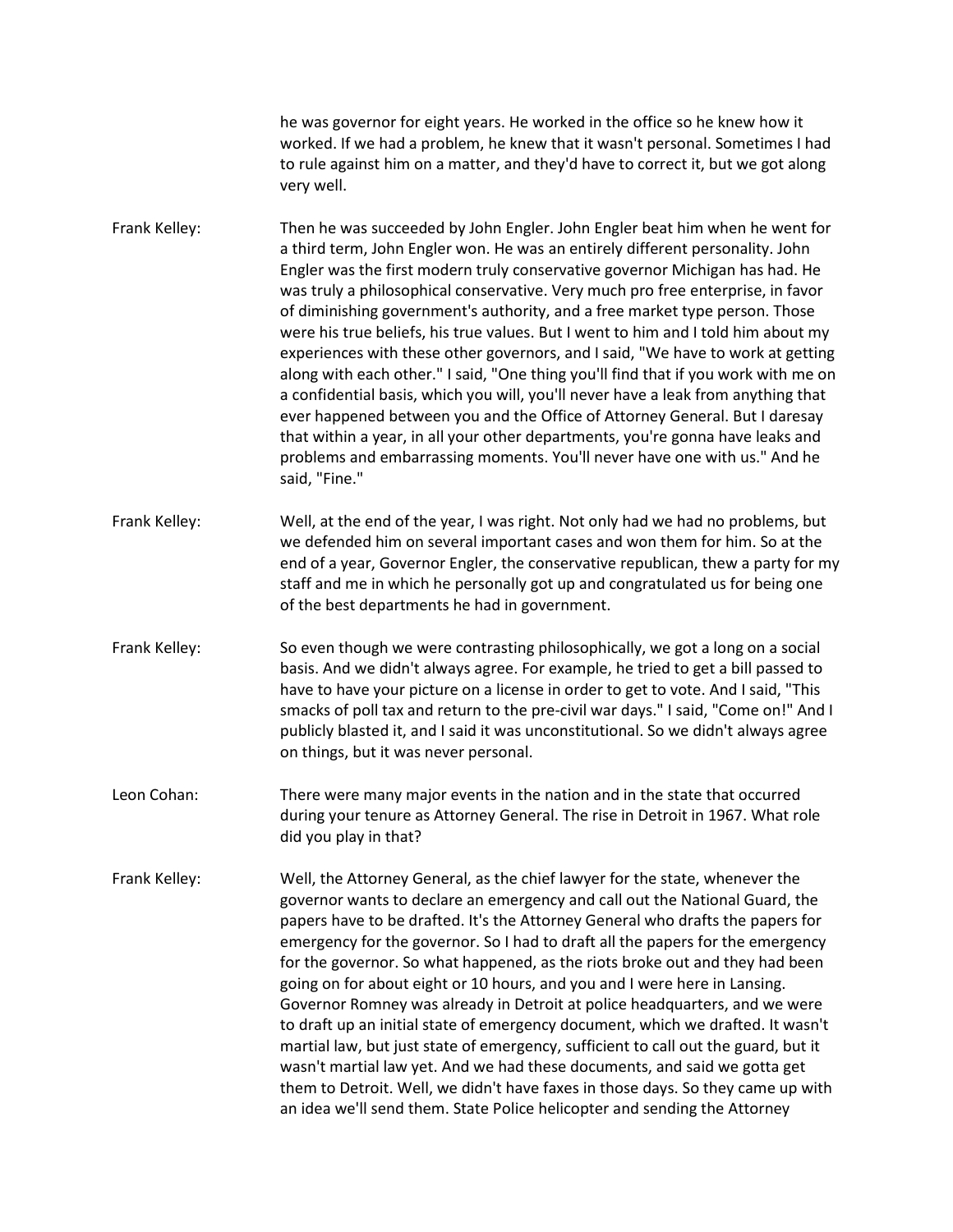General and his Deputy down to the governor with the state of emergency papers. I'll never forget, you and I got on a helicopter out here at the football field by the State Police Headquarters in East Lansing, not knowing that on the helicopter were 2,000 pounds of highly explosive ammunition on this helicopter. We got on it, and we fly down to Detroit.

- Frank Kelley: And as we're flying down to Detroit, as soon as we got over Detroit, there were shots fired at the helicopter. But we didn't know that if it'd hit one of those loads of gun powder, we'd have been in oblivion. But we landed there, I'll never forget, we were put into a special state police car with troopers with riot guns, and they put you and I in the back seat, and troopers sat on top of us, and we went 80 miles an hour from the city airport down to the headquarters where the governor was and presented the papers to the governor so he could sign them. And then the National Guard came out.
- Leon Cohan: You were Attorney General during the tenure of several Presidents. Did you have any interrelations with any of the Presidents at that time?
- Frank Kelley: Yes. Back in the old days, there was a tradition that the National Association of Attorney General's officers, that would mean the President, the Vice President, and the Treasurer, Secretary Treasurer, three of them. The tradition was that once a year when they met at their national convention in Washington, they would go over to the White House and meet in the Oval White House with the President. So I met with President Kennedy on at least one occasion before the assassination. Then I met with Lyndon Johnson in the Oval Office. As a matter of fact, you were with me when we met with Lyndon Johnson on our annual meeting, and it was the morning of Tet Offensive when they were trying to kill, I forget, they were trying to kill ... there was a bunker, somebody they were trying to kill.

Leon Cohan: Well, they had attacked American troops all over the country.

Frank Kelley: And they attacked the American Embassy and they were trying to kill the American Ambassador. It was a major crisis, and this is the morning that I'm supposed to go in with two other Attorney Generals and meet with the President. So I said to the President's secretary that we realized what's going on here, and certainly you can postpone this meeting. Lyndon Johnson came out to the office and addressed me and addressed the other Attorney Generals, he said, "Gentleman," He said, "You represent law and order in the cities and the communities of America, and we're fighting to try install some semblance of order and law in this country over there in Asia." He said, "if we can't have law and order in American streets to talk about it, then there's not much purpose to anything. You come in here, we'll have our meeting, and I'll take care of this other matter afterwards." And sure enough, we went in and met with Lyndon Johnson, and he explained about the Tet Offensive, but then we talked about the problems we had in America, what we needed in the way of additional help to law enforcement throughout the United States, and he listened very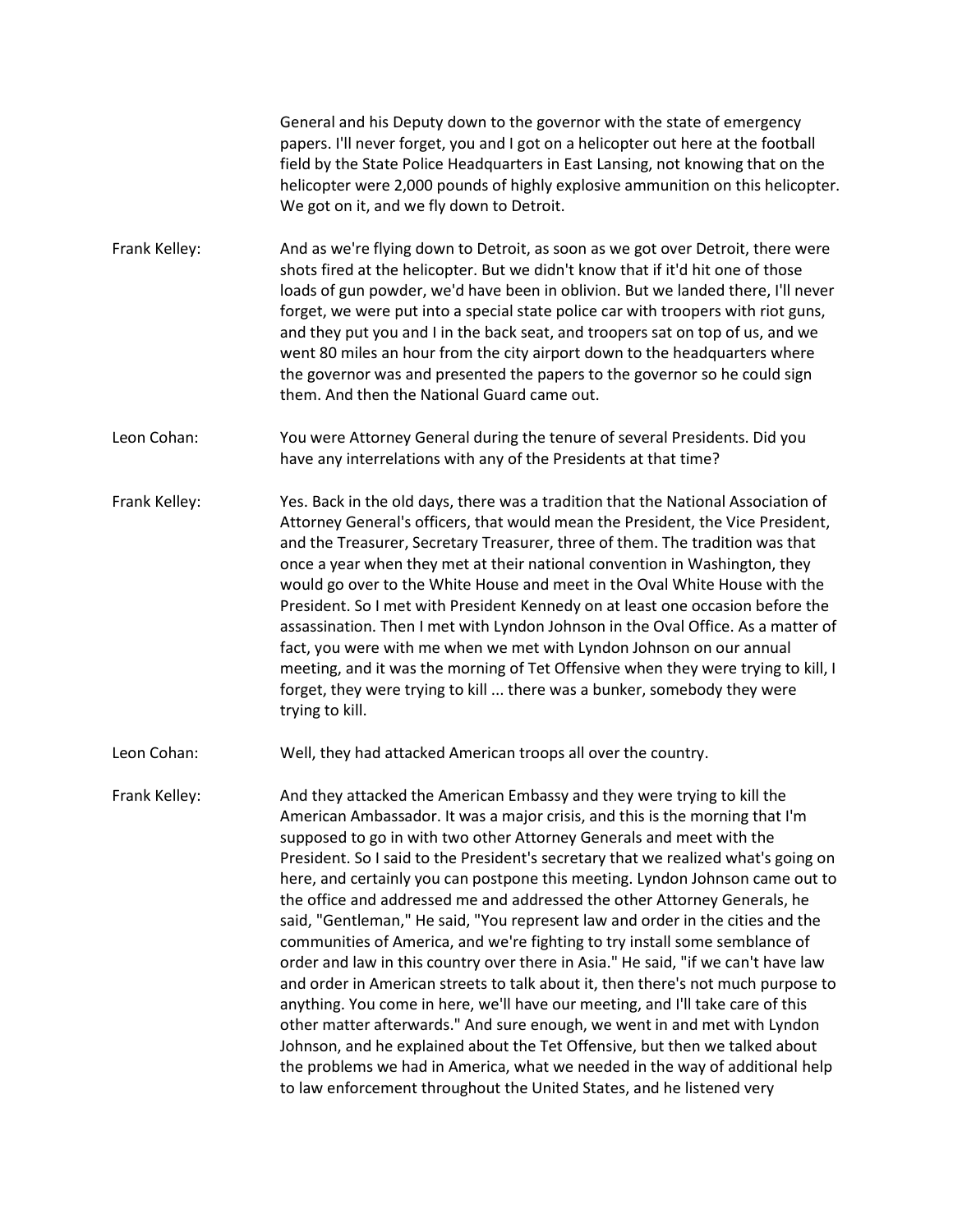carefully. We were there for a half hour, and then he went back to the crisis at the Tet Offensive.

Leon Cohan: Frank, you've been known as the premier politician in this state for decades. Tell us about your political campaigns.

Frank Kelley: The first campaign, of course you can imagine, here I am a city attorney of Alpena, and I've gotta run statewide in nine months. Well, I'd already declared the Michigan Senate unconstitutional. I'd made lots of enemies there. I had the interracial murder case of Detroit. But, ironically, all of those things that I did made my name well-known, and people took sides. Fortunately, the majority took sides on my side. But then I had to conduct this campaign. I didn't know much about it. So I came up with the idea of having, "How you gonna get your signs noticed where other people's signs aren't noticed?" So I came up with this idea of a rocket. We were talking about maybe getting to the moon, and the Russians will beat us. So I had a big rocket designed with Kelley on it, red, white and blue letters of a big rocket. And I had billboards, signs about this big like this big, and I got the fireman, the firefighter's union. No better people on ladders than firemen, right? So the firefighters said, "We're gonna endorse you. Not only are we gonna endorse you," I said, "Well, will you put up my signs?" "Oh, sure, we'll put up your signs." And all I did is buy coffee and donuts for about 400 Detroit firemen. They put my signs all over three counties and Detroit.

Frank Kelley: And then I went ahead and bought billboards with the rockets about a half a block long with the name Kelley on it, and it created quite a stir. And I managed to survive that election. I won by 150,000 votes.

Leon Cohan: What was your most difficult campaign?

Frank Kelley: Well, the most sorrowful campaign was the last one that you and I were in, and that's when I ran for United States Senator in 1972 against Robert Griffin, the incumbent Senator, it the only election I ever lost was. He had already beaten G. Mennen Williams six years before. I was supposed to take on Senator Griffin and beat him. Well, ironically, I use that word a lot, but there's a lot of irony in life. In the polls in July of 1971, or maybe it was April of '71, the polls showed me about 18 points ahead. I mean I was really riding high in those days. And low and behold, the republicans were trying to figure out what issue could they come up with possibly to beat Frank Kelley in the following election. Well, the sure came up with one, and it evolved. And that was the busing issue. And ironically, in the busing case, it was an obscure case in which certain people in Detroit had claimed the Detroit school system had discriminated against black children. Well, I didn't believe it, and I never saw any evidence that they ever did, but it was a case. But nobody ever paid any attention to it. But some political activist in Oakland County and others, took it up and said, "Oh my gosh. As a result of this case, we're going to have cross district busing in order to assure racial harmony in schools that are going to take black children from Detroit and bus them to the suburbs and white children from the suburbs and bus them into Detroit." Well, in the discordant society of the time, that was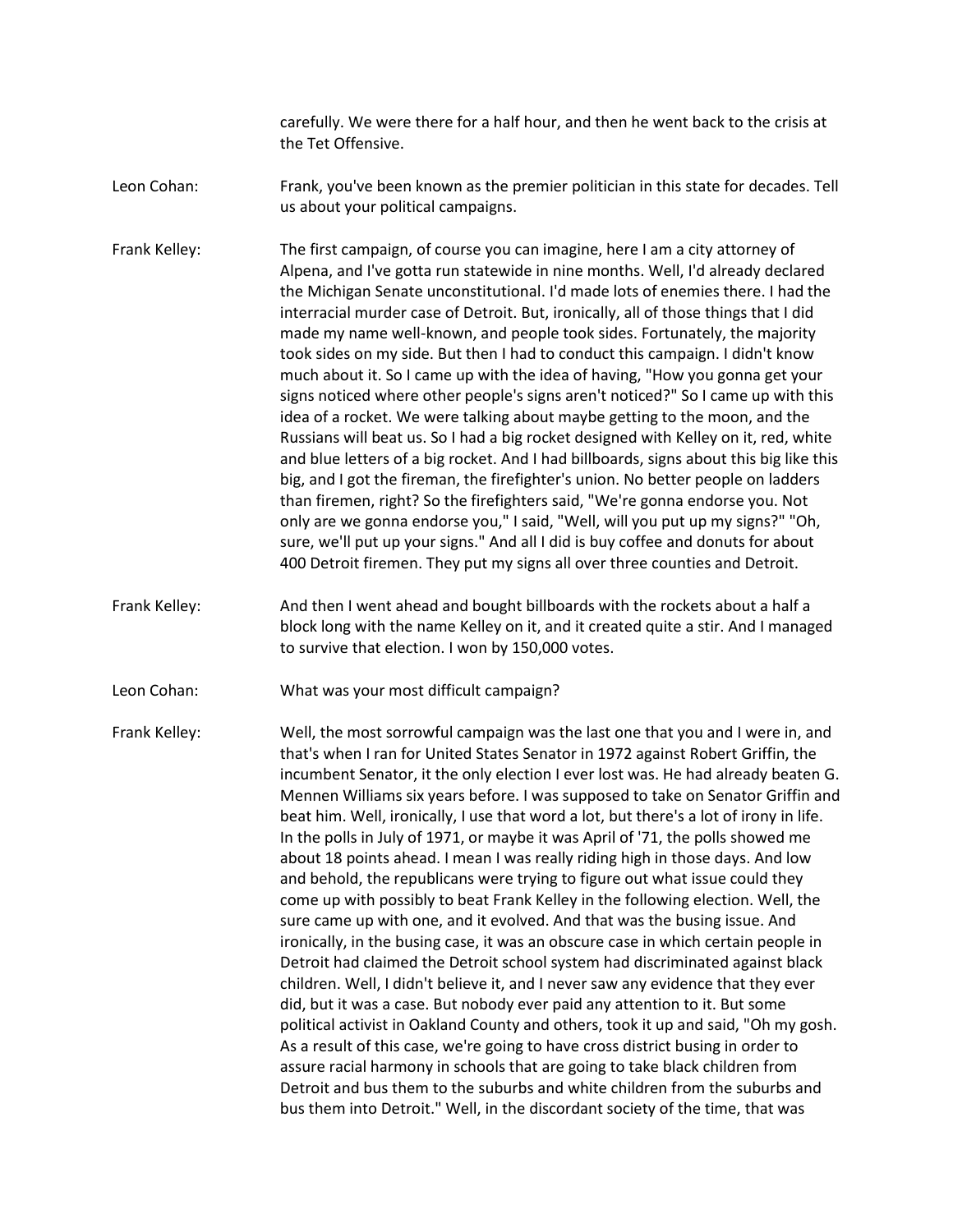probably the worst possible suggestion that you could have. And my opponents jumped on that and said that the Democrats are in favor of cross-district busing, which we never were, but they just said we were. And the reason why it wasn't true was that I was the defendant in the case. They had sued the state of Michigan, the governor, and the attorney general and the City of Detroit for discrimination. So I had to defend against the accusations that the state or the city had discriminated against black students in Detroit.

Frank Kelley: And after I lost the election on a busing issue, highly emotional, I remember one newspaper who was never my favorite, had a headline: A Vote For Kelley Is A Vote For Busing. It was that kind of animosity. Well, I went from 18 points ahead to dead even, and I lost that election by, I don't know, less than a hundred thousand votes, but I also had the misfortune to be running with George McGovern that year. I ran 500,000 votes ahead of McGovern and still lost the election. Had it not been for busing, I would've been a United States senator, but whether or not I would have liked it or not is problematical. But it's the only election I ever lost.

- Frank Kelley: But you were with me that a long night. And it was funny because in the early returns to Detroit showed Frank Kelley going to be the next senator. I was winning. And guess who called me from out of state, my field operative, to tell me that as the votes come in from out of state, Frank, you're not going to win. You're going to lose. It was Jim Blanchard. He had the job of calling me at my suite in Detroit to tell me, "You're going to lose the senatorship."
- Leon Cohan: Tell us about your relations with the media.
- Frank Kelley: Well, both you and I had a feeling, early on, that in public life you have to get along with the media. And the one thing, two things you can't do. First of all, you got to get along with them whether you like the particular person or not, you have to get along with him. And number two, never lie to them. The only way you can earn their respect is if you're 100% candid and honest. You may not have to tell them everything, but if you tell them something, tell them the truth. And we operated on that basis and we went to great lengths to let as much as we could possibly, let all the press know what we were doing and we never issued a press release unless it had some solid hard news in it. We didn't issue fluff pieces.
- Frank Kelley: And we got a reputation of making hard news and good news. If you got a press release from our office, you had a story, there was something you could write. We didn't just write stories about who was the Cherry Queen or something like that. And thanks to you and I working together, we developed a good relationship with the press and that was definitely difficult because editorially, most of the newspapers in the state and to this day, especially in those days, or in person, pretty much Republican. And I was a democratic office holder. I could have been killed editorially if I didn't get along with the working press. And fortunately we did get along with the working press. And they would tell their editorials, Frank Kelley and Leon Cohan are not bad fellows and are honest and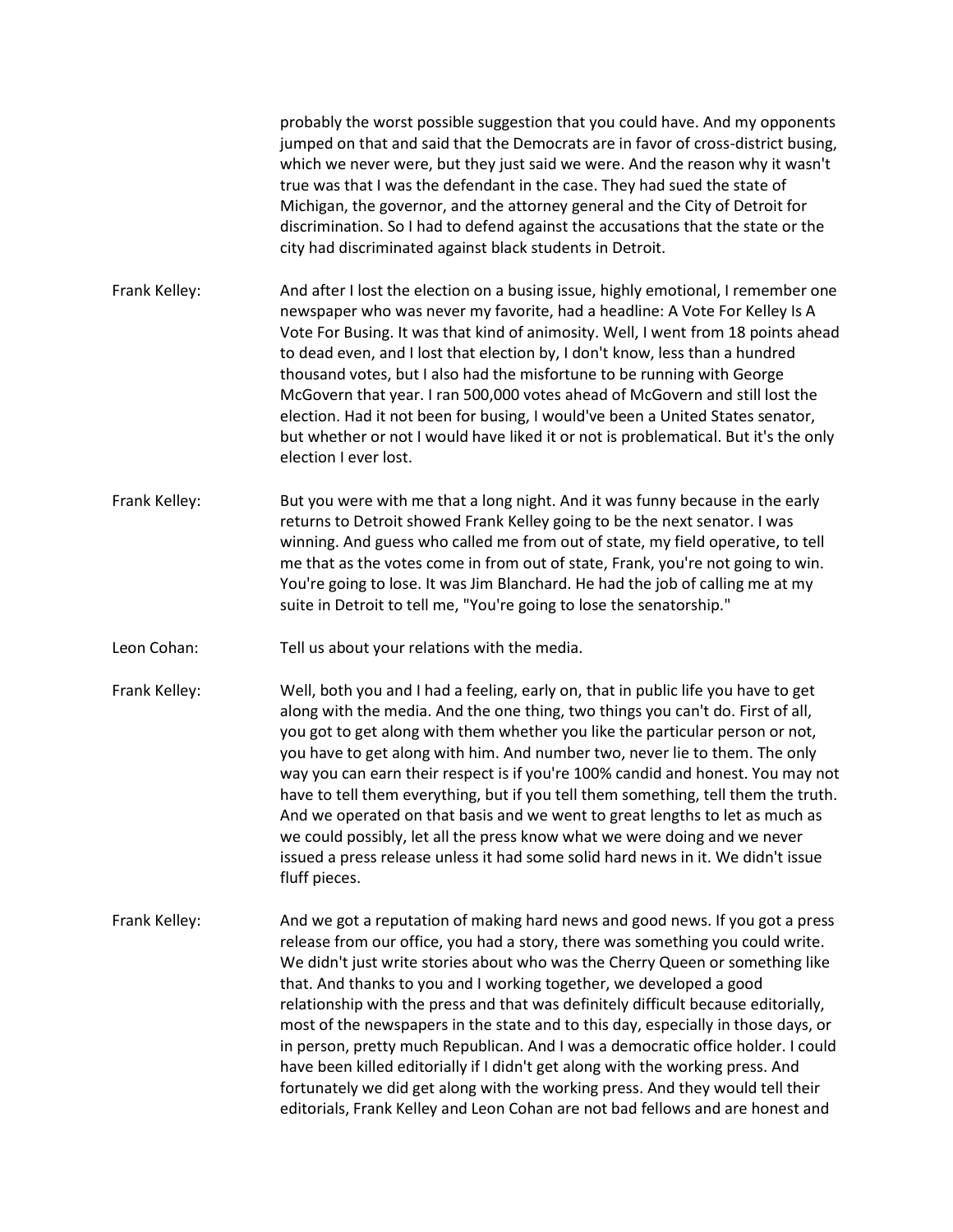they tried to tell you the truth. So I think that was one of our saving graces, that we were able to get along with the press early on, as two young public lawyers.

- Leon Cohan: Frank, dealing with the media but also dealing with other politicians, what about the issue of civility over the years?
- Frank Kelley: Well as I said, and the problem with George Romney, we went to great lengths to promote civility and we did, we had to issue that document, which we both agreed to and he signed because we wanted to be civil. We thought it was the way to be, that civility was important. You had to have mutual respect for each other. You can agree but democracy, democracy, the idea of a democracy is based on the idea of compromise. You cannot have a democracy unless somebody compromises. Our founding fathers understood that. The Federalist Papers, you couldn't get people farther apart than Alexander Hamilton and Thomas Jefferson. There were ideologically miles apart, but they weren't going to engage in fisticuffs or physical animosity. They knew in a democracy, compromises had to be made. Hamilton made compromises. Jefferson made compromises. Washington made compromises. They all did. That's the way democracy works.
- Frank Kelley: The will of the majority within constitutional frameworks, without hurting the minority. It's got to prevail. You've got to compromise. And in order to do that, you've got to be civil towards each other. Like in England with the parliamentary system, the learned opposition and the loyal opposition, very differential to each other. They may shout once in a while, but they always use terms of civility and we always tried to do that. And we went to great lengths that we had a civil relationship with the governors and all our department heads. We never, I don't think I ever had a major uncivil moment with any of the department heads at State, and with Governor Romney, we developed a cordial relationship eventually. Certainly had a cordial relationship with great respect in, for example, if the governor was asked an embarrassing question about me, publicly, say, "Well, Frank Kelley is about to do this. Do you agree with that?"
- Frank Kelley: Well, the governor would say, "I'm not going to comment on that. I will speak to Mr. Kelley and I'll find out what the situation is. He was civil about it and would never let me be blindsided, nor would I let him be blindsided. And my relationship with the Governor Engler, philosophically, we're 180 degrees apart, philosophically, politically, not socially. But I got along with him and if he wanted to do something and it was legal, I would fight for his right to do it even though I disagreed with it. And he knew that. And so at the end of eight years when I left as attorney general, resigned, served my term and left office, he gave me a beautiful silver service and to show his appreciation, he appointed me as a member of the Mackinaw Island Park Commission, which is very nice employment, which I still have.

## Frank Kelley: And no matter what your rights, but I'll tell you, civility has been leaving the political scene and we have an ugly situation developing in this country. Some people, unfortunately some national pundits, are now comparing the national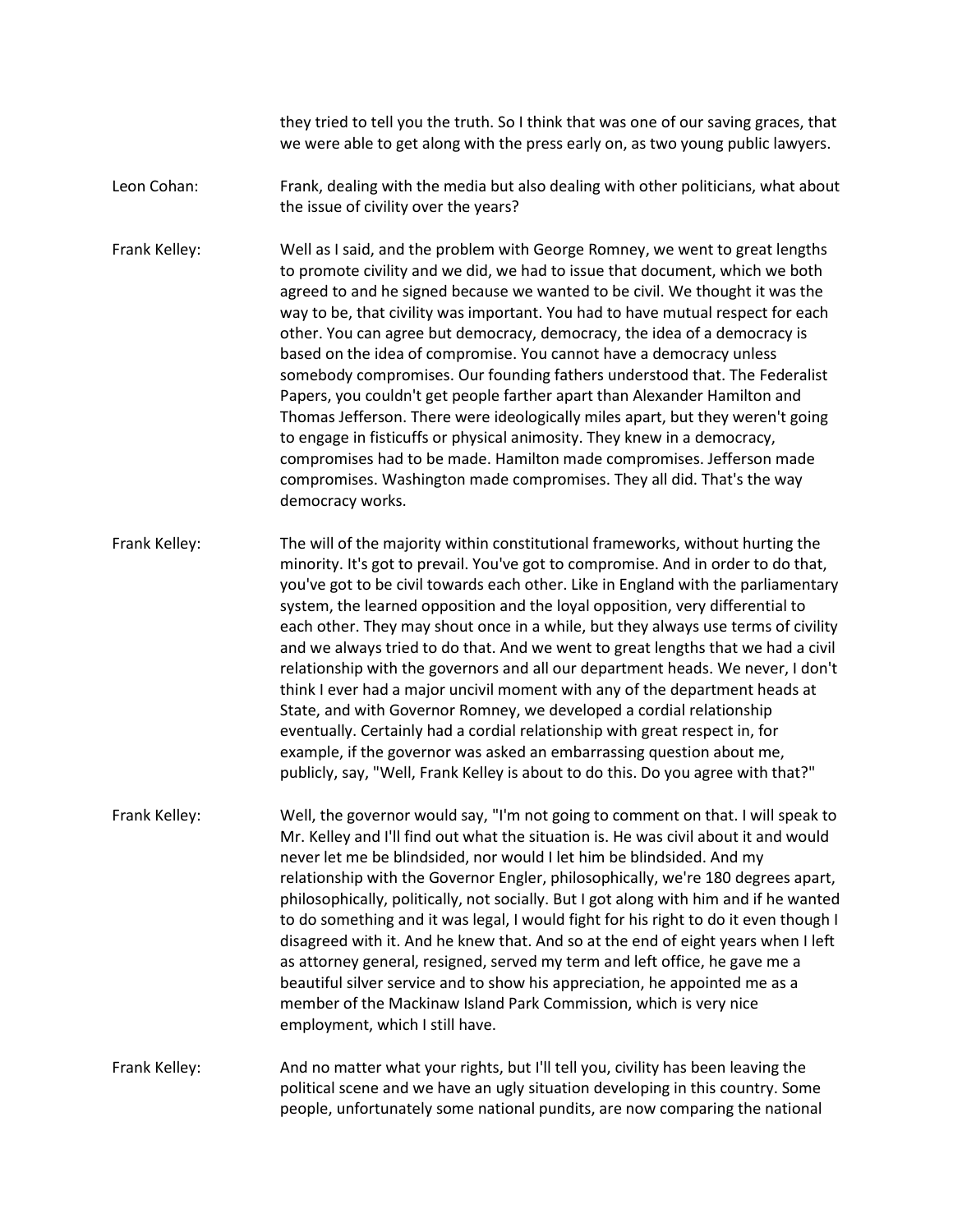political attitude towards the attitude before the civil war, and that's indeed unfortunate. You can't have a democracy without compromise and civility, just can't have it.

- Leon Cohan: You were chosen by your fellow attorneys general as President of the National Association of Attorney General. Tell us about that role and what you did.
- Frank Kelley: There were all 50 attorney generals belonged to an outfit called the National Association of Attorneys General, and that was the group, we met a couple times a year in different parts of the country and we got to know each other. There's only 50 of us and we had a very close pollster relationship and most of the time it'd be about 35 Democrats, 15 Republicans, and we made a rule. When I first got in the group, I said, "Let's leave partisan politics at the border. When we leave the state, let's just work together for the good of American justice and American law." And we did for many, many years. That's broken down now. It doesn't work that way. There's a Republican caucus of the National Association of Attorney Generals, there's a Democratic caucus of the National Association, and it's mean spirited. We never had that all the time I was attorney general. And we were a good active force for pushing things in the public interest in our respective states.
- Frank Kelley: And many of us, many of the people I met there became my good friends. Walter Mondale became senator from, he was a young attorney general in Minnesota. He became, as you know, Vice President and Senator from Minnesota. Young Hubert Humphrey Jr. served with me. He ran for governor of Minnesota a couple of times. There's the gentleman from Missouri, the Ralston Purina fortune, I can't think of his name right now, but many of them became United States senators, many attorney generals. And to this day I have friends in the Senate and the Congress that were former attorney generals. Bill Clinton is a former attorney general.
- Leon Cohan: That's right, of Arkansas. You've been in politics and public life for most of your adult life. All of your adult life, really. What would you say to a young person coming along about that kind of life?
- Frank Kelley: Well, I was taught, as you were, that public service is a high calling. That in a free society, in a free society or a democracy where people are freely elected and have all these rights, that to be in public service and do something for mankind and to do something for your fellow man, it was probably the most purposeful and useful life that a person could lead. If you can leave a mark saying that you, he or she did this or did that for his or her fellow man, now you can do it in private life. But most of it is done in public life. If you can do that, it's a great satisfaction. And I was always motivated by that.
- Frank Kelley: And if I was ever, when I, for example, if I won a case in court, like when I started that tobacco case, nobody had ever collected against tobacco companies for what we felt was a threat to the health of millions of Americans. And I started that case along with 13 other attorney generals and we finally got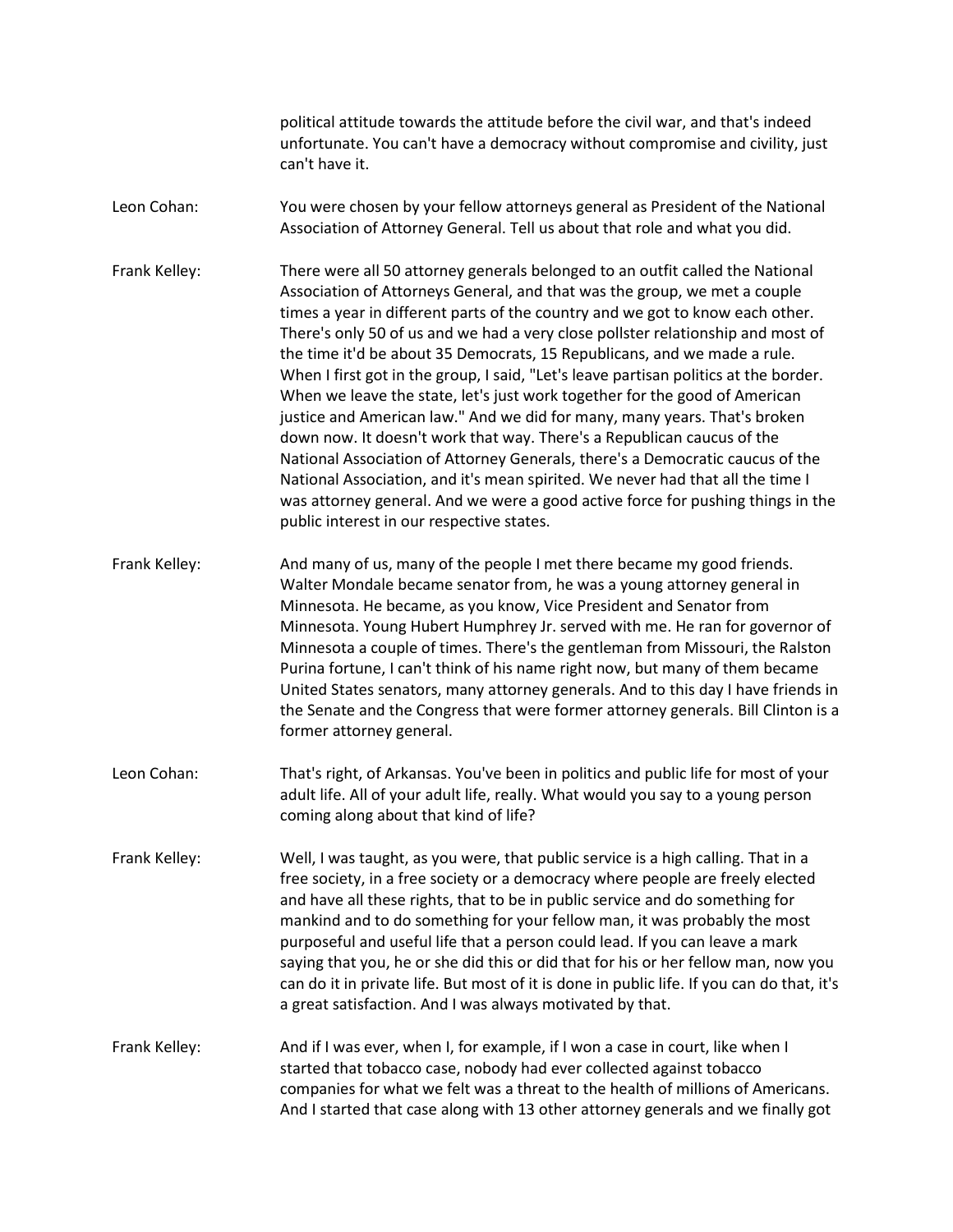all of the attorney generals of the United States, it was the first time we ever got a successful judgment against them. The largest settlement ever made in America, billions of dollars. We've actually saved lives and we've got programs going to get people to stop smoking, and so actually hundreds of thousands of people in this country don't smoke that were smoking prior to that victory. Where else can you do something like that and make a mark and do something?

- Frank Kelley: So I say to young people, don't be troubled by the lack of civility and the constant bickering that you see in public life today. There's still a room for leaders. I'm impressed with this young new senator from Illinois. What's his name? He's got an African name, born in Africa, but just to get elected senator to Illinois. He speaks with a sense of mediation and diplomacy and I think he'll be a great leader. I think that, well, and you can testify. We can all testify. Those of us who had good careers in public life can all testify that they wouldn't have changed that experience or anything. That it's been a rewarding experience and personally gratifying.
- Frank Kelley: I would recommend to each person, you don't have to spend all your life, but some part of your life engaged in public service, doing something for your community and your fellow man.
- Leon Cohan: Frank, you've met many, many interesting people during your tenure as attorney general. Tell us something about them and some of the most interesting experiences.
- Frank Kelley: Well, maybe it's because of my background, with being Irish American and so on, and coming from a family that believes in public service. But the most impressive person that I ever met and related to was John F. Kennedy. And I had occasion to spend quite a bit of time with him, because in 1962, in that election where I was just appointed attorney general and I had a run, and my governor had a run against George Romney, and George Romney was a couple of points ahead in the polls and Swainson's people and John himself wanted the newly elected president, John F. Kennedy, to come in and help him campaign, a week or so before the election. I was told by people later in Kennedy's office, that they said, Swainson's not going to win in all probability, he's behind in the polls. We recommend that you don't go down there, Mr. President, we'd better spend our time elsewhere. We have better chance for victory.
- Frank Kelley: And John F. Kennedy said to his people, person who told me, said, "Look it. John Swainson lost both his legs in World War II. He's a veteran, he's in trouble, and I'm going to help him." And he said, "The heck with the advice." And he came to town and he spent the whole day, got there about 8:00 in the morning. And so they picked me to campaign with the governor for most of the day, first of all, because I was looking fairly good in the polls and I was Irish American and I related to that. They'd have others come in for a couple of hours, but I was with them for the whole day and I got to visit with him. And that was the last time that he was in Michigan alive. And there's a plaque in the old Sheraton Cadillac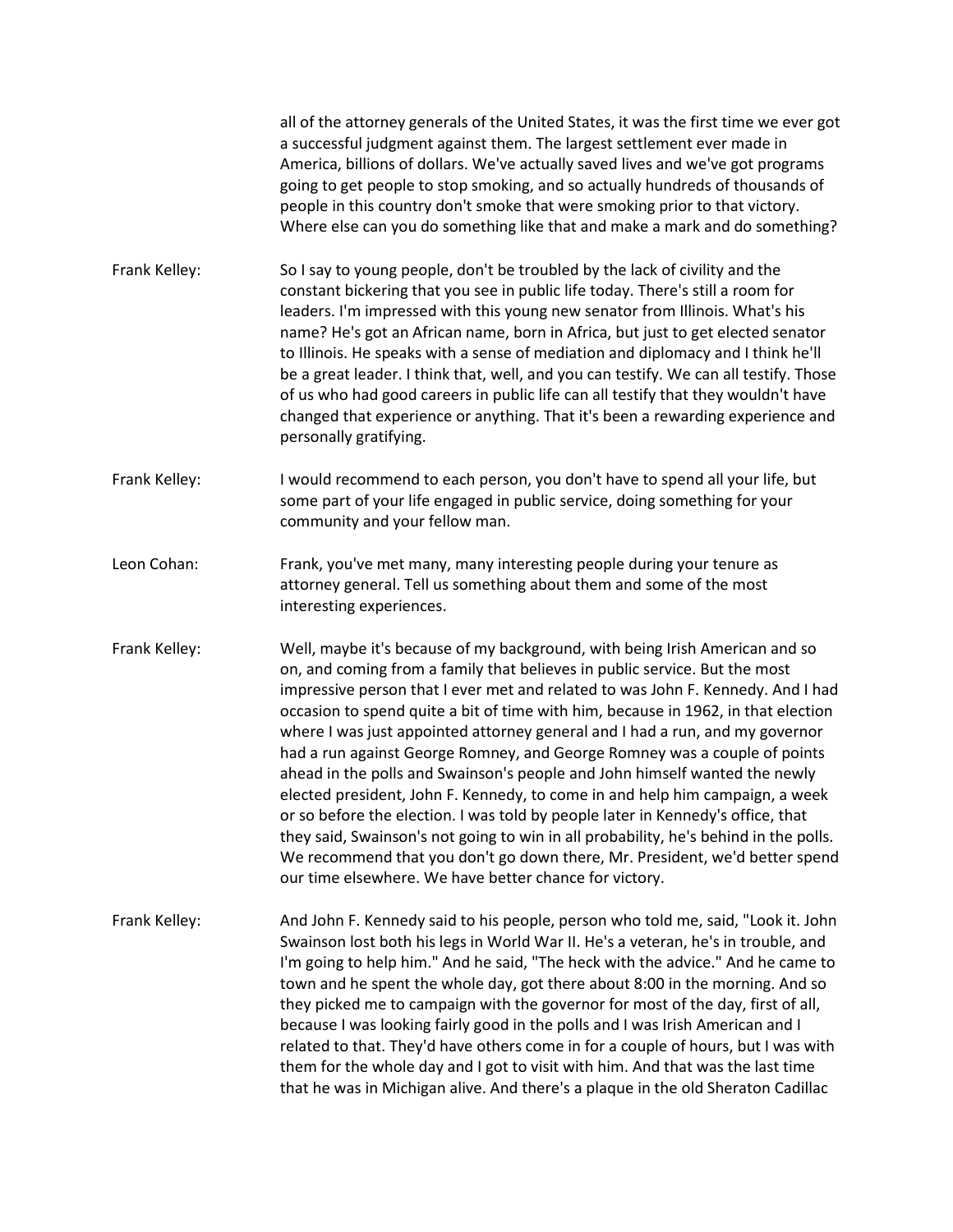|               | Hotel downtown that says that "President Kennedy visited here in October of<br>1962," whatever it was. His last time he ever visited the State of Michigan.                                                                                                                                                                                                                                                                                                                                                                                                                                                                                                                                                                                                                                                                                                                                                                                                |
|---------------|------------------------------------------------------------------------------------------------------------------------------------------------------------------------------------------------------------------------------------------------------------------------------------------------------------------------------------------------------------------------------------------------------------------------------------------------------------------------------------------------------------------------------------------------------------------------------------------------------------------------------------------------------------------------------------------------------------------------------------------------------------------------------------------------------------------------------------------------------------------------------------------------------------------------------------------------------------|
| Frank Kelley: | Well, during that day we were up in the Sheraton Hotel, during the campaign<br>because of John Swainson's legs. We had to pause midday so he could rest and<br>take a nap. And we were in the presidential suite at the Sheraton, and John<br>Swainson, the governor and President Kennedy, myself, two secret servicemen.<br>That's all that was in the suite. And they would let the governor sleep for a half<br>hour and they had a big buffet table. And I sat there and talked to President<br>Kennedy for about a half hour and it was very impressive.                                                                                                                                                                                                                                                                                                                                                                                             |
| Leon Cohan:   | We had an a very interesting meeting with his brother Robert Kennedy, when<br>Bobby Kennedy was the attorney general.                                                                                                                                                                                                                                                                                                                                                                                                                                                                                                                                                                                                                                                                                                                                                                                                                                      |
| Frank Kelley: | That was interesting because you and I, I think it was attorney general for about<br>six weeks. And here I am the new, so I'm going to go down and get advice from<br>Bobby Kennedy who had been attorney general of the United States for six<br>months and he had less experiences as a lawyer than I had. He'd only been out<br>of law school a couple of years. At least I had been a lawyer nine or 10 years.<br>But we did go down there and we went into this cavernous office. This room is<br>fairly big, but the attorney general's office of the United States for some reason<br>or other, it's as big as a tennis court, the office, with 16 foot ceilings and Bobby<br>Kennedy was not a big man, but he had a desk about 12 feet wide and there<br>he's sitting behind this desk in a white shirt and we walked in there and it<br>looked like, everything was over blown, and you and I sat with them and talked<br>for about a half hour. |
| Frank Kelley: | And I remember one of the things he told me, I said, "You should use your office<br>as a bully pulpit." He said, "You should be an activist attorney general." So I<br>intended to be an activist attorney general. He said, "You should be an activist<br>attorney general. I said, "Okay general, I'll be an activist attorney general." But<br>that's when we met with him.                                                                                                                                                                                                                                                                                                                                                                                                                                                                                                                                                                             |
| Leon Cohan:   | Remember what he had on the walls of his office? The drawings of his children.                                                                                                                                                                                                                                                                                                                                                                                                                                                                                                                                                                                                                                                                                                                                                                                                                                                                             |
| Frank Kelley: | Oh, yeah. He had the kindergarten drawings of all his kids. That's the first time I<br>ever went into a high official's office and it looked like my wife's kitchen, that<br>you have on the ice box. All of the kindergarten paintings and stuff of his various<br>children. You could tell he was a strong family man.                                                                                                                                                                                                                                                                                                                                                                                                                                                                                                                                                                                                                                   |
| Leon Cohan:   | And what he told his secretary as we were leaving. Do you remember that?                                                                                                                                                                                                                                                                                                                                                                                                                                                                                                                                                                                                                                                                                                                                                                                                                                                                                   |
| Frank Kelley: | I don't recall.                                                                                                                                                                                                                                                                                                                                                                                                                                                                                                                                                                                                                                                                                                                                                                                                                                                                                                                                            |
| Leon Cohan:   | He said, "Get my mother on the phone."                                                                                                                                                                                                                                                                                                                                                                                                                                                                                                                                                                                                                                                                                                                                                                                                                                                                                                                     |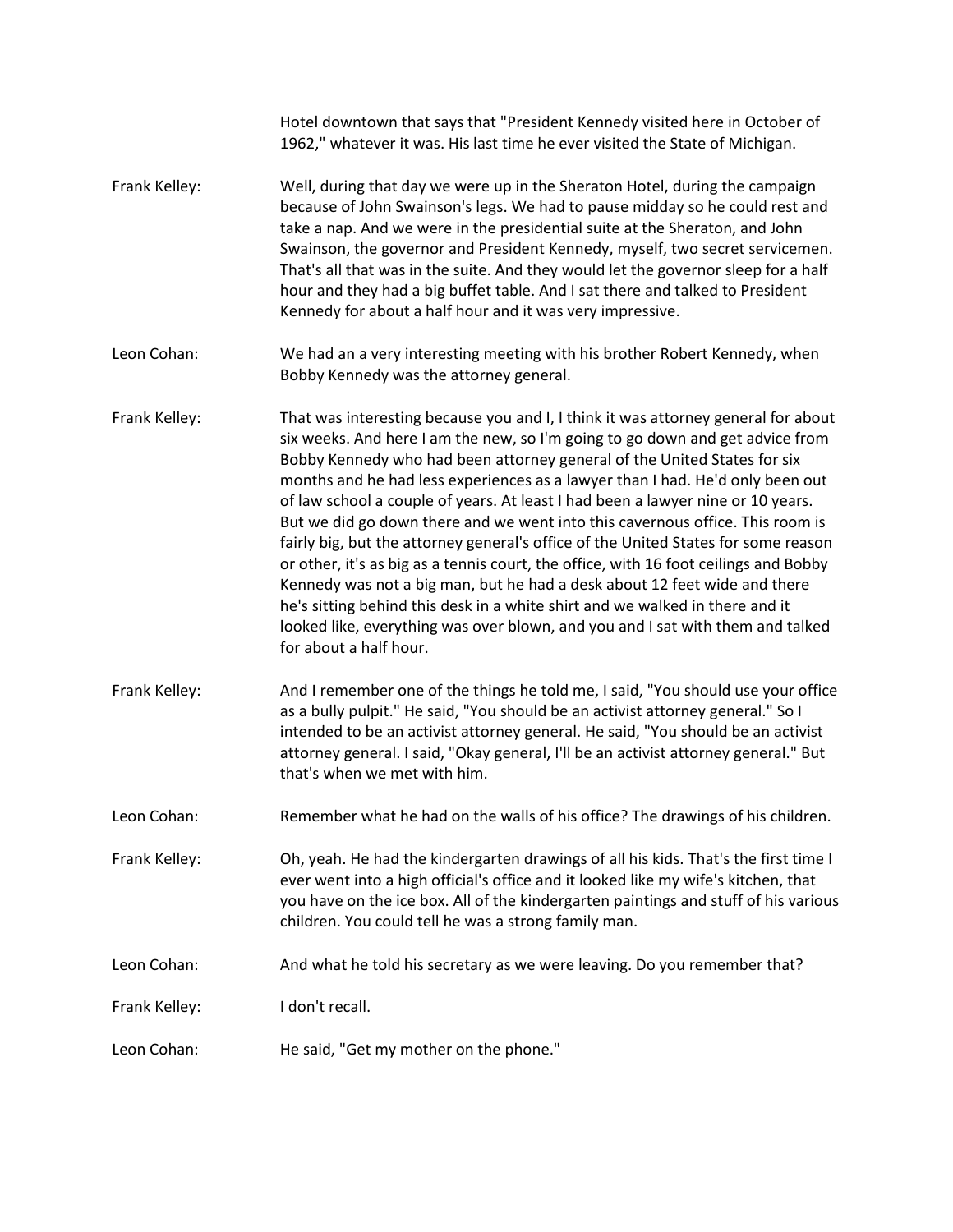- Frank Kelley: Oh yes. Yeah, he had that Boston accent. He said, "Get my mother on the phone." And then he talked to Rose, he wanted to talk to his mother.
- Leon Cohan: How did you relax during all these years, Frank?

Frank Kelley: Well, I learned early on, I was thrown into a campaign pretty much after I started. I remember, I still have a vision of being asleep in a motel someplace in western Michigan, 4:30 in the morning. And John Swainson came across the floor on his knees, because both of his legs were off and he didn't have his artificial legs on. And he came across, crippled as he was on his stumps, he came across the room on his stumps and shook me and woke me up and said, "Come on Irishman, we've got to get to the plant gates in a half hour."

- Frank Kelley: And then I saw him amble off on his stumps and walk out of the room. And I've never lost my respect for that man and I had respect before, but I had even more respect after that. And I thought to myself, "My God, you've got to be tough to be in this business. You got to be in shape." And as you know, I enrolled at the YMCA over here and my father died too young, from my standpoint. My father died of a heart attack at 63 and I didn't want to do it. So I used to, as you know, go over to the Y about five times a week and swim and work out. And that began in 1962, and I've been doing it ever since. Matter of fact, when I leave here, I'll probably swim today. I've been doing it for 40 years, and that's why I think I hopefully in a couple of few weeks I'll have a eightieth birthday.
- Leon Cohan: Aren't you a big movie fan too?
- Frank Kelley: Well, both of us are movie buffs because we like literary things, and we like the theater. I know you do, you like the theater, legitimate theater, and you like classical music. But I've always liked the theater, and one of the things I used to do as attorney general, I was attorney for the Movie Commission. So that meant that every year I would go to Hollywood, because I was working on getting a movie to come to Michigan, and I'd go out there and I'd meet with all the movie producers and I'd be in there making my pitch to why they should make a movie in Michigan. We got Die Hard 2 to come and shoot here. I get different movies to come here, so the trips were well worthwhile, because they spent millions if they shot the movie here. So I'd be trying to sell these producers and a lot of these producers were young American kids, a lot of them from Michigan, and I'm trying to sell movies and there they want to talk politics with me.
- Frank Kelley: I find out everybody in show business loves politics. That's their second love. And so we got along very well. Show business people and politicians get along very well together because they like the glamour of both activities, I guess. There's a certain amount of excitement in show business and there can be a lot of excitement in public life.
- Leon Cohan: Talk to us about fundraising and how that's changed over the years.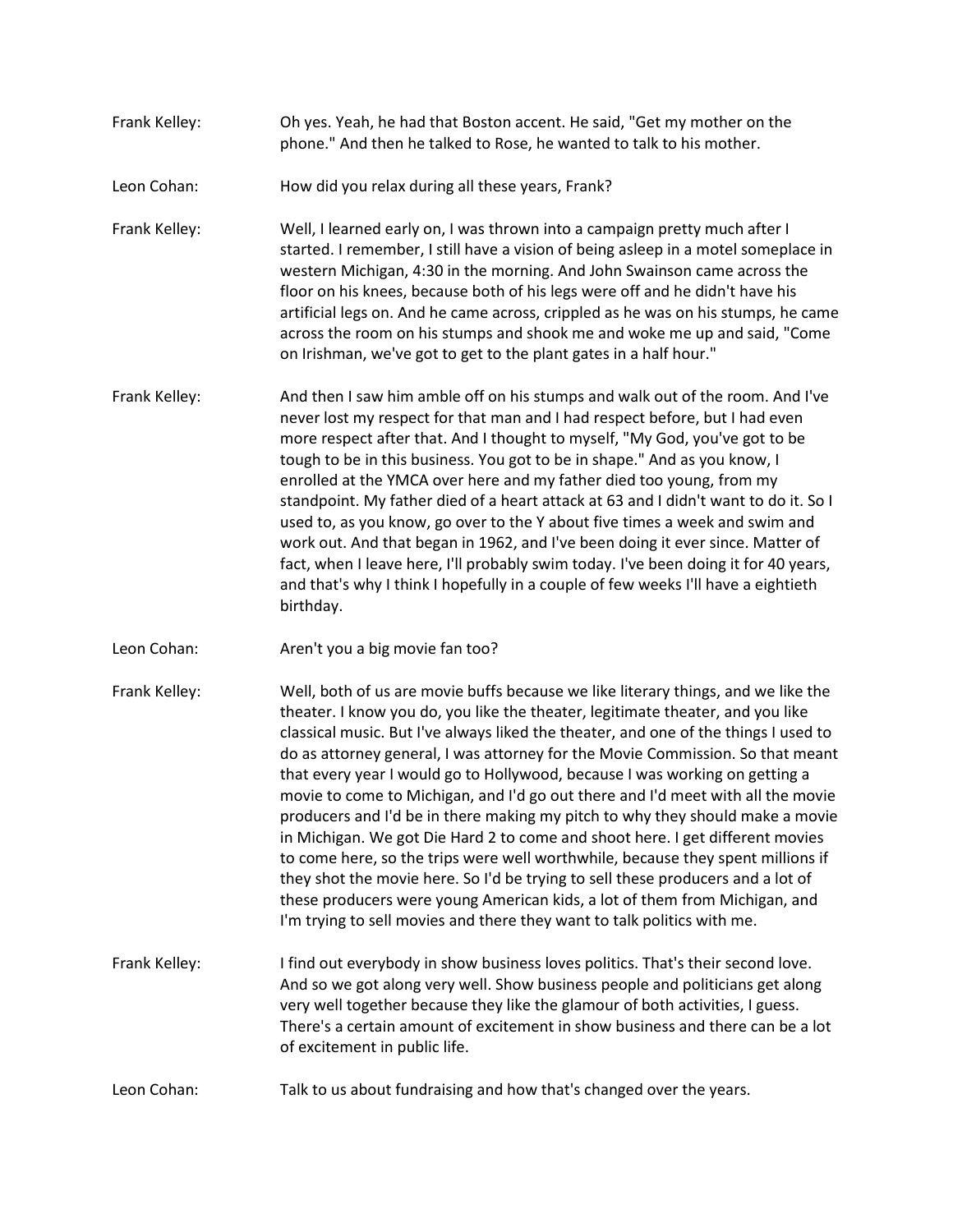- Frank Kelley: Well, it certainly has become a lot more expensive. As you know, we used to go out, we used to have fundraisers in somebody's basement, where you go out with \$36, and maybe have 10 of those going on a night, and all told you'll raise \$360. I think in my first campaign I spent about, maybe \$30,000, \$35,000, and that was in November of 1962. And for that I got a little bit of television, not much. I got quite a bit of radio. I got all my billboards up, and I got my expenses and my car during the campaign, and maybe \$25,000, \$30,000. My last campaign, which was in September, October, November of '94, I spent \$780,000 and the last five days, I remember, they said, "It's looking bad for your partner, Dick Austin, in the polls."
- Frank Kelley: They were running a commercial 24 hours a day saying that Dick Austin, the Secretary of State, and Frank Kelley, were too old for office. Well, unfortunately, Dick was 79 years old at the time. I think 78. I was only what? 70. So I'm comparatively young. They were trying to say we're too old, too old, too old. So my campaign people came to me and said, "You better go on TV and just make sure we have a margin of victory here. We don't want to lose this by a point or something." So I said, "Well, we'll go up for five days. Yeah, we'll go up for five days. We'll cover 80% of the market for five days." This is in '94. I said, "How much are you going to be?" \$500,000. And that was all the money that I had. It took me four years to raise that money. That was everything I raised in four years, was spent in five days.
- Frank Kelley: Today, I'm thinking next year, there'll be a campaign for attorney general. I would estimate that each candidate will spend anywhere from a million and a half to \$2 million. It's getting absolutely unconscionable. We've got to find out a better way to finance campaigns. And it's so ridiculous because 90% of the money goes to television anyway. And what kind of television? Is it some kind of television that enlightens the people? No, it goes for those damnable negative ads, which poison the body politic and inform nobody, inform no one of anything and poison everybody's mind. I think one of the reasons young people are turned off of politics in America is they've seen millions of commercials saying what a bad person the other person of politics is. Everybody in politics is bad, according to those commercials.
- Frank Kelley: But I don't know. We're going to have to find a new way to finance American campaigns because the average person, I don't think the average person can run for high office anymore. It's probably impossible.
- Leon Cohan: Frank, as you look back on all your years in politics and public life, what message do you have for people who come after you?
- Frank Kelley: Well, as I said, I've had a very rewarding life. I've appreciated the support of the people. I tried to help people on my life, but I received great rewards out of it. You talk about going to the White House and visiting the President, being in the Oval Office. I've had dinner at the White House with more than one President. I've campaigned and been an intimate contact with several presidents. I have known them before they were presidents. I knew Bill Clinton when he was a